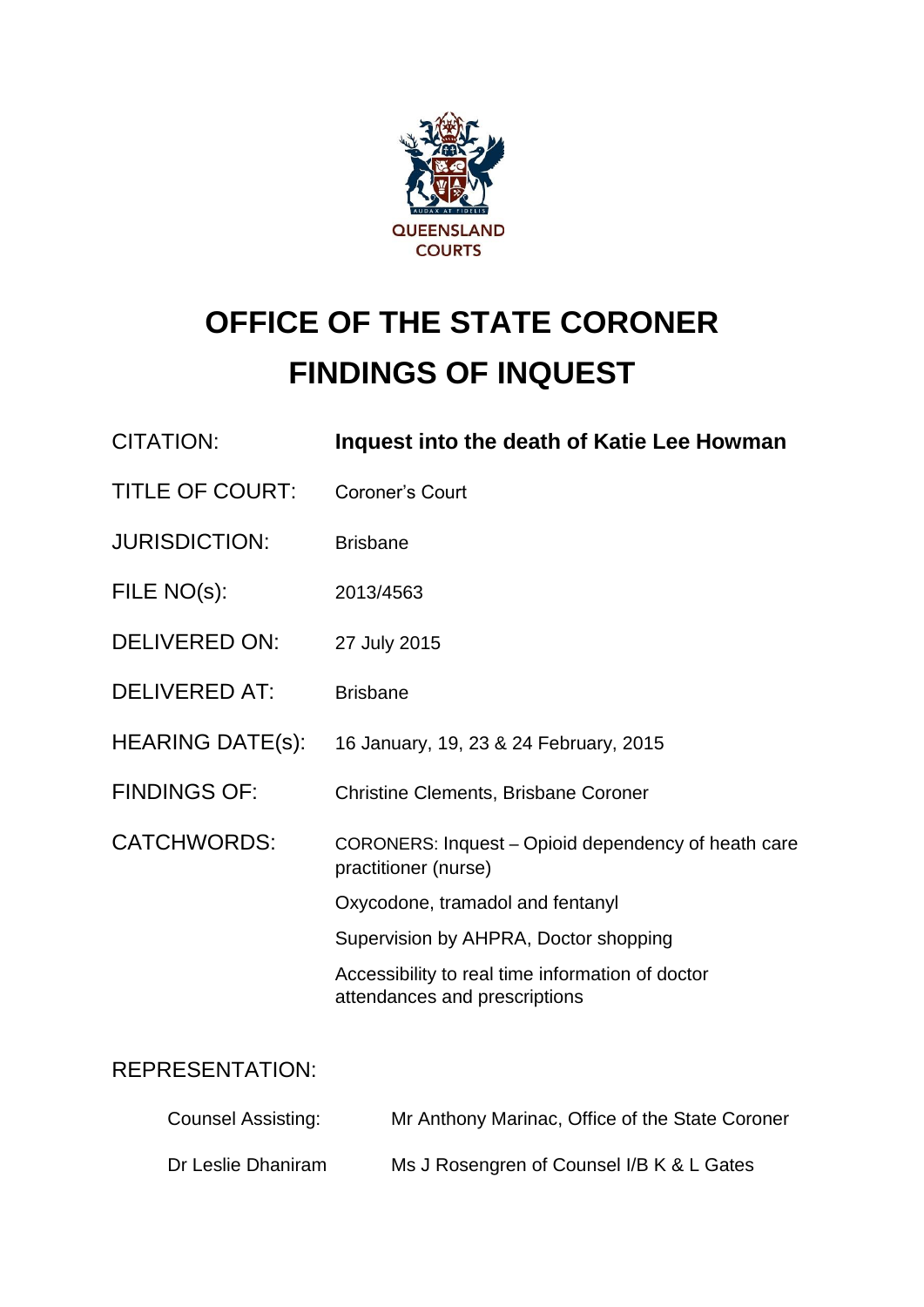| Dr Ross Phillipson                                                   | Mr H McCay, of Avant Law                                     |
|----------------------------------------------------------------------|--------------------------------------------------------------|
| <b>Queensland Nurses</b><br>Union                                    | Ms S Robb of Counsel I/B Roberts & Kane<br><b>Solicitors</b> |
| Australian Health<br><b>Practitioner Regulation</b><br>Agency        | Ms Stephanie Gallagher I/B Corrs Chambers<br>Westgarth       |
| Darling Downs Hospital<br>and Health Service and<br>Dr Peter Gillies | Mr C Fitzpatrick of Counsel I/B Minter Ellison<br>Lawyers    |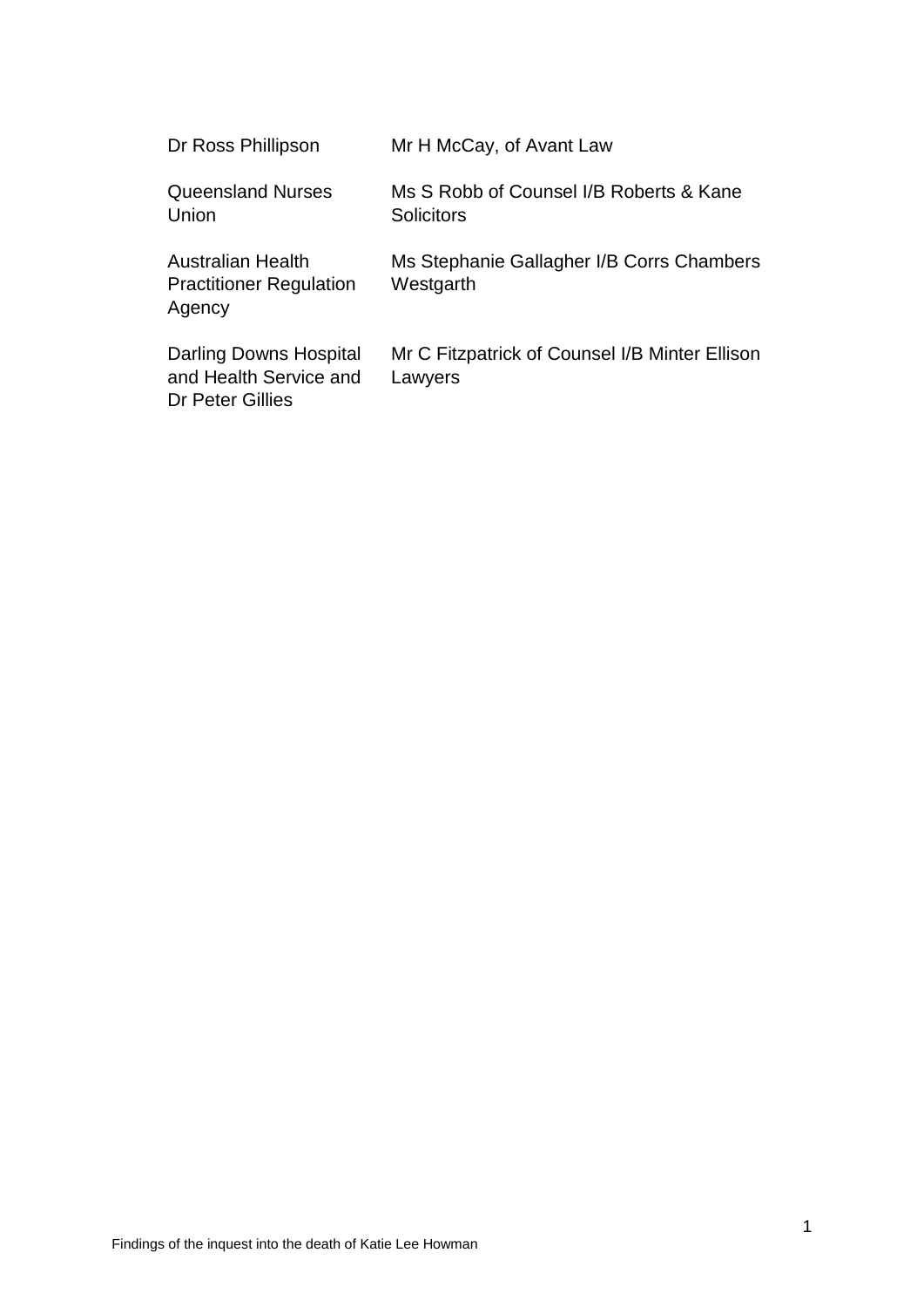## **Introduction**

Katie Lee Howman was a happily married young mother of two children who worked as a registered nurse in the critical care ward at Toowoomba Base Hospital<sup>1</sup>. On the last Saturday morning before Christmas in 2013 her husband, Heath, discovered Katie deceased in the ensuite bathroom at their home. He had left home early on 21 December to do a few hours' work before a planned family social engagement. They were to drive to Warwick for the day and meet up with close friends who lived interstate. It was the first day of a two week period of leave for Katie from her work.

When Heath returned home shortly after 10 that morning he was met by his older child who was very upset, saying that mum was locked in the bathroom and the child could not get in. The younger child was crying in a cot and Heath was immediately alarmed that something was wrong.

Katie did not respond to his calls at the bathroom door and he forced the lock to enter. He found Katie lying in an unresponsive state on the floor. There was a syringe and needle beside her, which he removed. He immediately called the ambulance and commenced cardio pulmonary resuscitation. Ambulance officers arrived promptly but Katie could not be resuscitated and she was declared deceased. She was thirty years of age.

## Autopsy

Autopsy examination was performed by the forensic pathologist Dr Roger Guard. The only injury discovered was an intravenous injection site on her left wrist. There was no evidence of disease to account for her sudden death.

Final toxicology results established that Katie Howman died due to an overdose of the opioid drug, Fentanyl.<sup>2</sup> No other opioids were detected. Other evidence established that Fentanyl was not a medication that had been prescribed for her. An antidepressant, (citalopram) and an anti-convulsant, (levetiracetam) were detected together with an over the counter anti-inflammatory medication (ibuprofen).

The other significant finding at autopsy was the microscopic examination of lung tissue which showed crystalline granulomas adjacent to blood vessels. Dr Guard interpreted this finding as evidence that the deceased person "was an intravenous drug abuser. The histology showed a foreign body giant cell reaction around crystalline material in small vessels."3

This conclusion was subsequently explained at the inquest by Clinical Forensic Medicine Unit doctor, Gary Hall.<sup>4</sup> It was noted the samples which revealed granulomas were from four sections of upper and lower, left and right lungs, and

<sup>1</sup> Critical Care Ward encompasses intensive care unit, high dependency unit and coronary care unit.

<sup>2</sup> Fentanyl was measured at a level of .018mg/ kg. The reported lethal level quoted in literature was between .003 and .028mg/kg.

<sup>3</sup> Page 3 Autopsy report Ex A2

<sup>4</sup> The pathologist Dr Guard was deceased by the time of the inquest.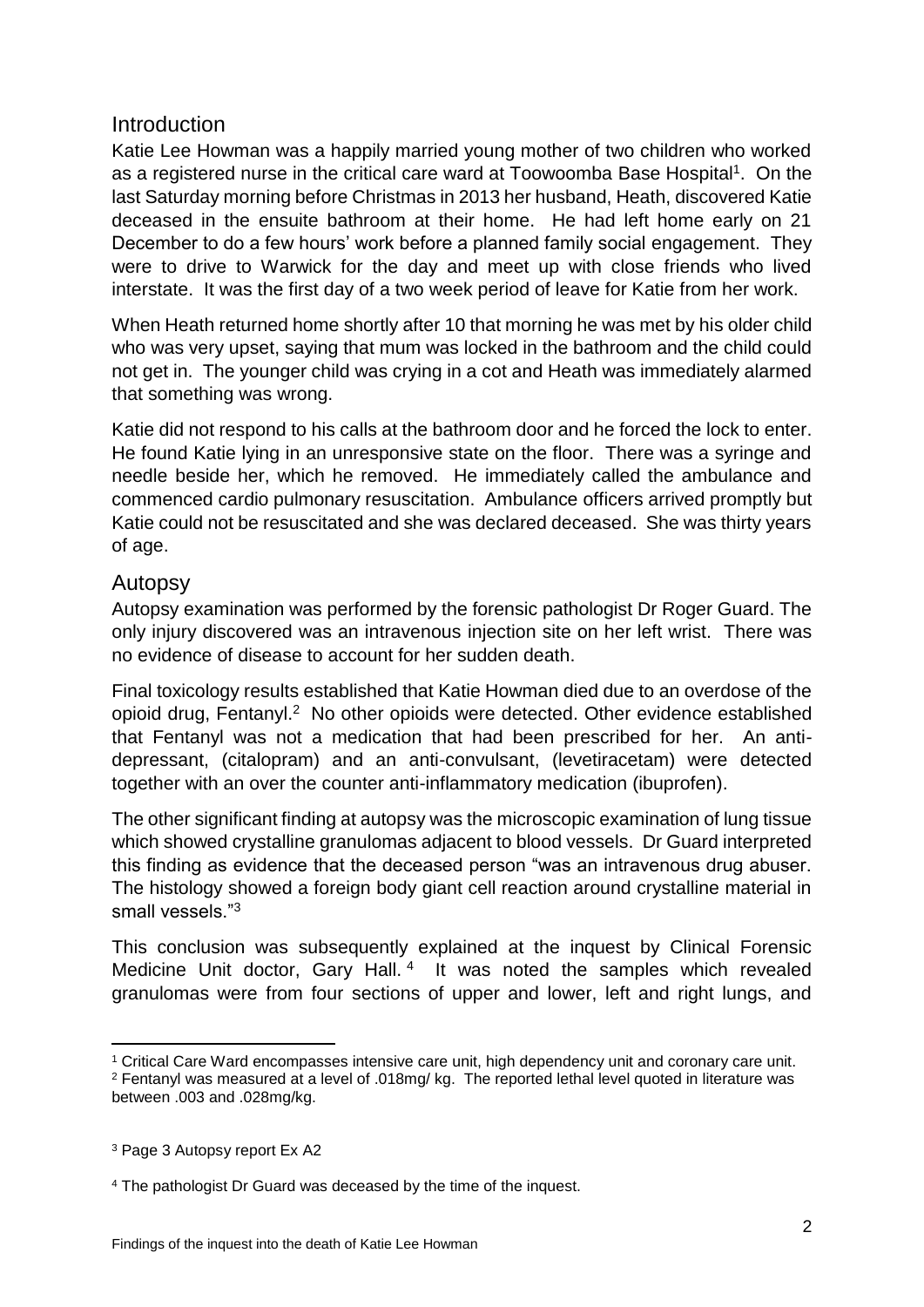therefore considered to be widespread. $5$  Dr Hall stated a granuloma is a reaction the body has to a foreign material, whether it be a bacteria or an inorganic material such as talcum powder…..when a material gets into the blood stream that the body cannot destroy by white cells totally destroying it, or the liver clearing it out, the body will develop literally like a scar tissue around that substance,…to wall it off….A crystalline granuloma will be a granuloma or scar tissue reaction around a crystalline substance.<sup>6</sup>

Dr Hall explained the granulomas in the lung were most likely due to intravenous drug use rather than other sources. If you inject a drug into a vein it goes to the heart which pumps it to the lung which filters out fine materials. This was compared to a substance that might have been taken orally which could enter the blood stream. This would be filtered by the liver and granuloma particles would be in the fat in the liver. He concluded because the granulomas were in the lung it meant that access was through a vein. As these granulomas showered the whole lung it was more likely to have been due to intravenous use rather than if a substance or organism had been inhaled. These granulomas had developed from repeated use due to the amount of scarring formed by a conglomeration of giant cells. Dr Hall concluded this evidence meant a long process for the body to develop this response indicating repeated use of intravenous drug(s).

There was no direct evidence from the autopsy of what the crystalline substance actually was.<sup>7</sup> There was only evidence of two instances of known intravenous administration of Fentanyl, but the inquest also had available evidence of a large quantity of prescribed opioid medications over a significant period of time. This will be discussed later.

Dr Hall noted the findings at autopsy were typical for people who had died as a result of opiate overdose.

He analysed the toxicology result from which Dr Guard concluded Mrs Howman had died due to Fentanyl overdose. He agreed with this conclusion, $8$  qualified by stating that the level of Fentanyl was on the lower side of the fatal range. $9$  He considered the ratio of drug to metabolite meant he could conclude Mrs Howman was not using Fentanyl very regularly, and therefore would be naïve to the drug and possibly more susceptible to the potent respiratory depressed effect.<sup>10</sup>

He was also able to consider the ratio of the drug Fentanyl and its major metabolite, norfentanyl. After death he expected the drug and the metabolite would be at about the same level. In this case the active drug was nine times the level of the metabolite indicating use was very recent. He also noted that had Mrs Howman been using the drug Fentanyl for a number of days then the level of the metabolite norfentanyl would have been higher given the one to six hour half-life of the drug. This is the period of time required for the drug level to halve.

1

<sup>7</sup> T2-30, L 23-29

<sup>5</sup> T2-29, L38

<sup>6</sup> T 2 p 27 43-47, p28, L1-3

<sup>8</sup> T2-33 L11-12

<sup>9</sup> T2-34, L 8-17

<sup>10</sup> T2-38,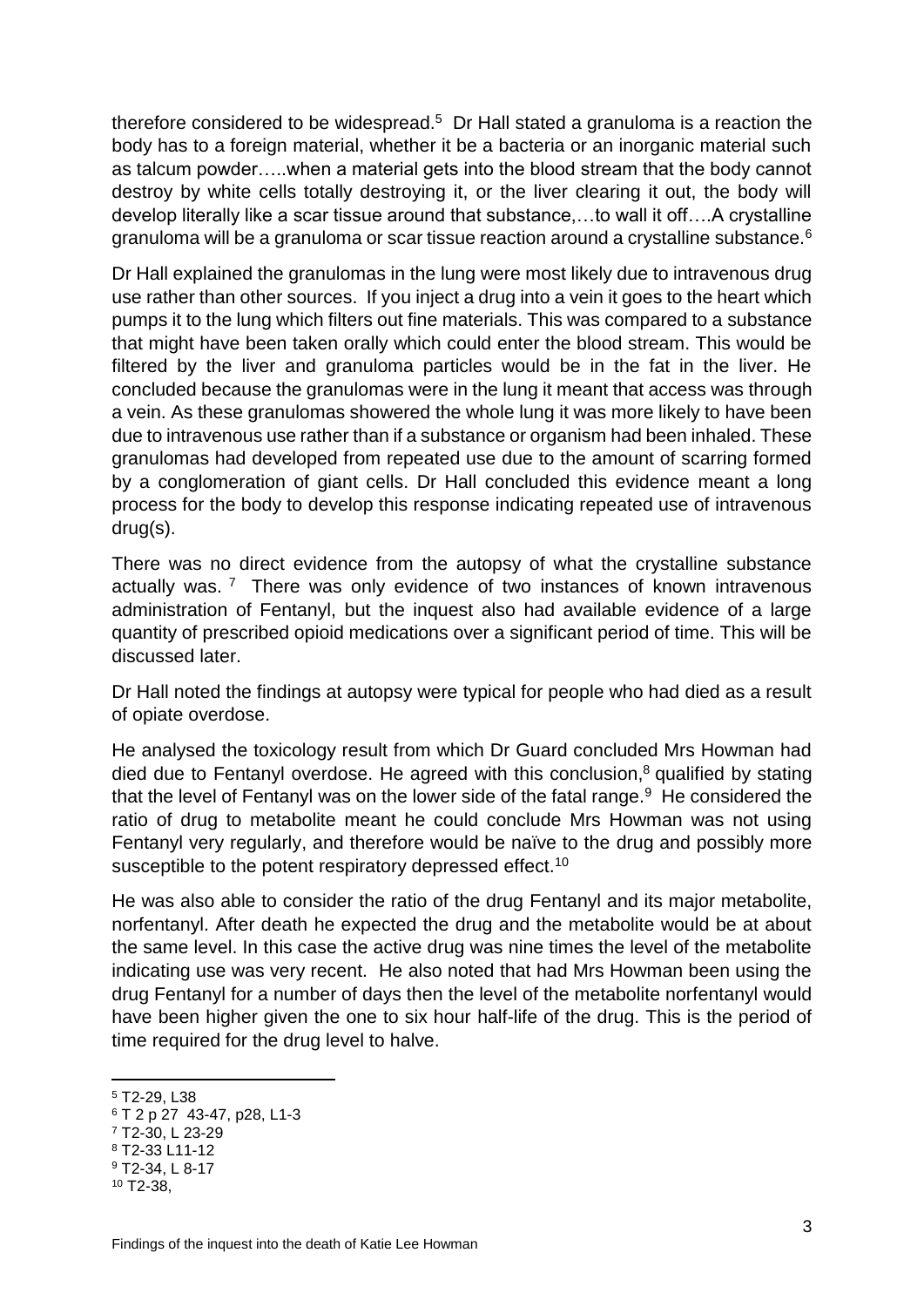# Events following initial overdose of Fentanyl in 2010

Katie Howman's death was an unexpected tragedy for her family and friends, but not without portent. On 13 January 2010, Katie was fortunate to survive an intra-venous self-administered amount of Fentanyl she injected whilst at work at the Toowoomba Base Hospital. This occurred on her first day back at work after maternity leave. She was working in the critical care ward and went absent from the ward. She was discovered unconscious in the toilet and resuscitated. Her husband was informed by the hospital that Katie was in intensive care after injecting herself with a painkiller obtained at work. She subsequently acknowledged she had taken an amount of unused Fentanyl from a patient's syringe driver, replacing the quantity with similarly clear saline.

Heath Howman described his wife as a wonderful person, always helping others more than herself and a great mother of their two children. She also loved her work as a nurse. He was aware she had some significant and chronic health problems including depression and anxiety. Her husband was not unsympathetic; it was simply that his own upbringing in South Africa and his personality made him a more stoic and perhaps more resilient person. He also considered his wife had a relatively low threshold for pain, including her experience of migraines. He knew she had long-term problems and pain with her hips, as well as pain associated with polycystic ovarian syndrome and migraine. He was unaware of any self-harming behaviour by Katie, in particular he knew nothing of an apparent history of scratching / stabbing herself. It was not until a few months prior to her death that Heath became aware she was taking strong analgesics.

This episode led to Katie's suspension as a nurse. She was away from work on sick leave for six months and was referred to a psychiatrist and a psychologist for treatment. When she was assessed as being fit to return to work there was a period of supervision and restrictions regarding access to certain drugs. She was required to comply with mandatory drug testing directed by the Australian Health Practitioner Regulation Authority (AHPRA).

## Coronial investigation

It is against this background that a coronial investigation was commenced. The initial information noted her husband had become concerned about three to four months prior to her death when Katie's behaviour became erratic and her moods varied markedly and unexpectedly. He reviewed bank records and discovered Katie was visiting a number of doctors in the Toowoomba area to source prescriptions for strong pain medication. When challenged by her husband she acknowledged to Heath that she might have a problem.

The investigation therefore included a review of Katie's access to prescription medication and attendance upon doctors.<sup>11</sup> Fentanyl had never been prescribed for her but, in the period between the first known overdose of Fentanyl in January 2010 and the second overdose of Fentanyl which was fatal, she had visited thirty different doctors in the Toowoomba area. Numerous prescriptions had been issued for strong

<sup>&</sup>lt;sup>11</sup> Medicare Records- not for public access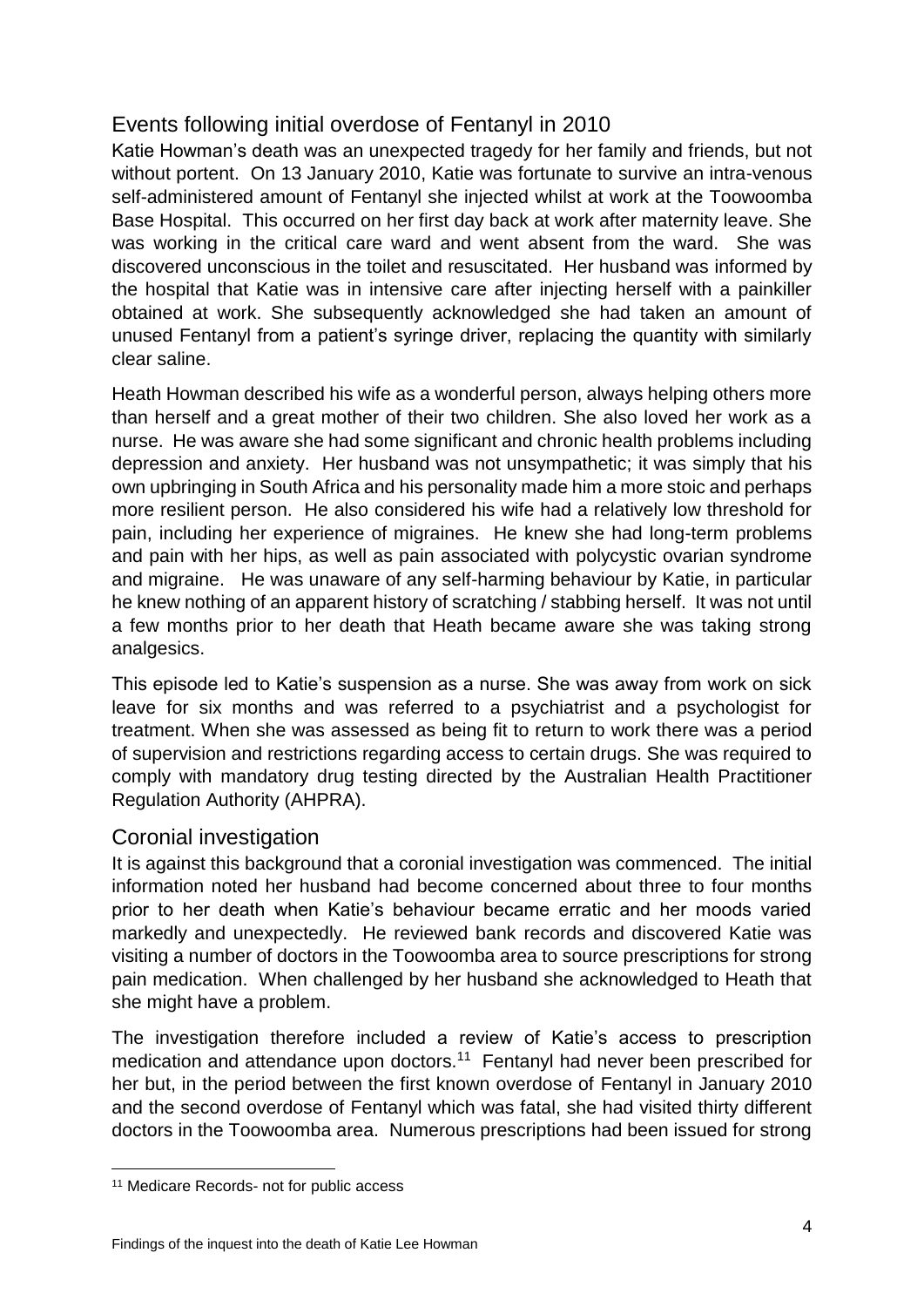opioid pain relieving medication, notably, tramadol and oxycodone. In particular, it was discovered she had visited twenty different doctors and fifteen different pharmacies in the thirteen months between 4 October 2012 and 22 November 2013. It was during these visits that she obtained 71 prescriptions providing her with 1,705 doses of oxycodone. In those last three months she had also obtained prescriptions for 340 doses of tramadol.<sup>12</sup>

While the cause of Katie's death due to Fentanyl toxicity was clearly established by autopsy findings, there remained factual issues to be resolved in establishing the circumstances and background leading to her death which required an inquest.

Consideration of public safety issues as well as how to prevent similar deaths occurring in the future also needed to be addressed.

Issues to be addressed at inquest

- Whether the processes for dispensing and disposing of Schedule 8 drugs, including Fentanyl, were appropriate at Toowoomba Hospital at the time of Mrs Howman's death
- Whether there were opportunities for Mrs Howman to obtain Fentanyl directly from patients under her care, after the drugs had been properly dispensed
- Whether Mrs Howman was properly supervised, and whether the process of supervision was sufficient
- Why the process of drug testing was unable to detect that Mrs Howman was systematically abusing opiates
- Whether Mrs Howman's history of NHS prescriptions was ever monitored during her professional supervision, and if not why not
- Whether it is easy or difficult for nursing and other medical staff, who may be addicted to some form of drugs, to obtain syringes and needles from their workplace
- Whether the final, fatal injection of Fentanyl was suicidal or inadvertent.

# Undetected use of prescribed opioids

In the course of the coronial investigation the extraordinary extent of Katie Howman's doctor shopping within the Toowoomba area and the number of prescriptions she obtained for analgesics and opioids was revealed. Her longstanding and well respected general practitioner, Dr Leslie Dhaniram never suspected that he was not her primary medical advisor or that she was attending upon numerous other doctors. His records confirm Mrs Howman had a range of conditions causing her pain as well as mental health problems. He arranged for investigations and referred her on to

<sup>12</sup> See Annexure A with summary de-identified tables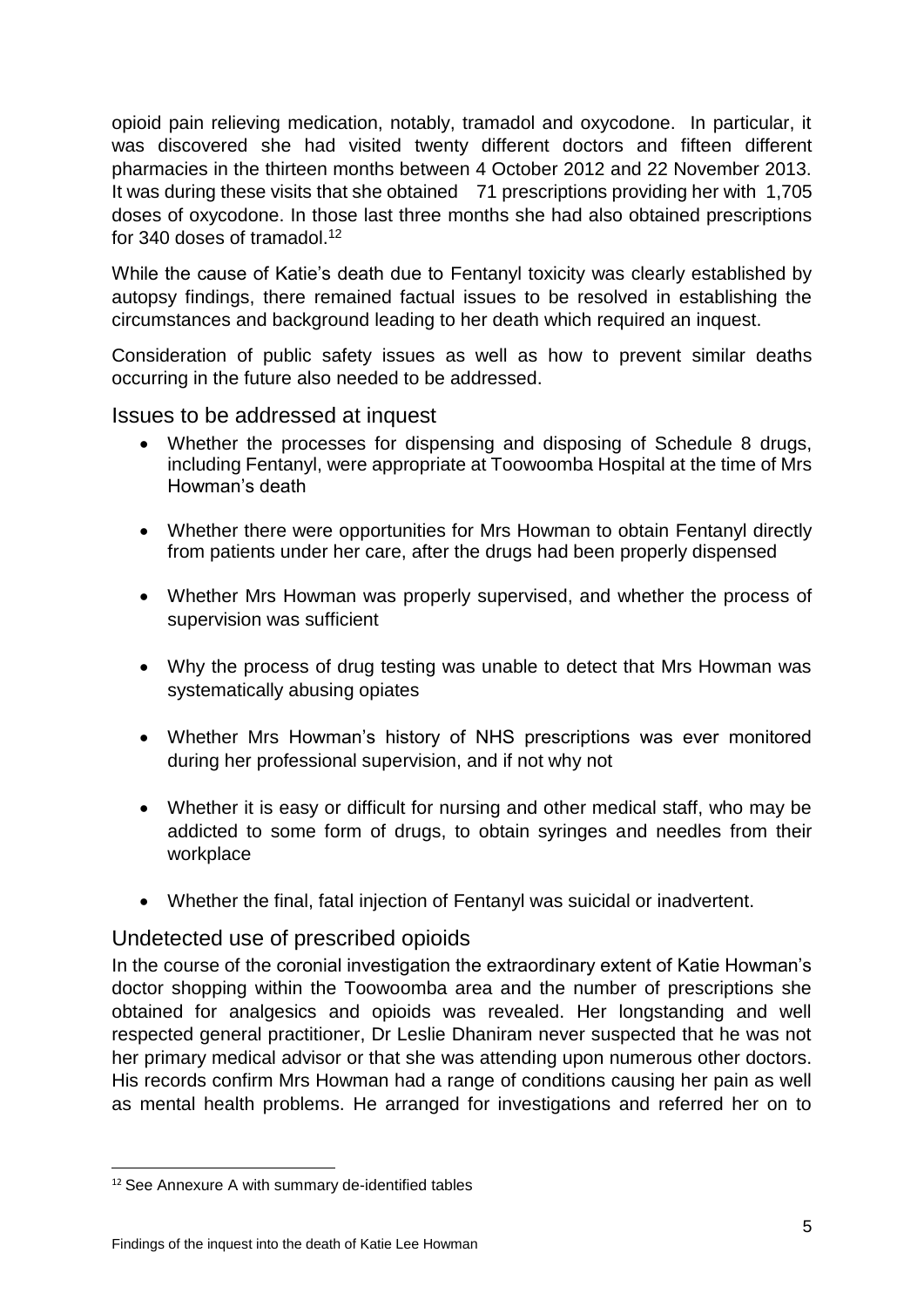appropriate specialists including orthopaedic, gynaecological, neurological, rheumatology, psychiatric and psychological specialties.

Dr Dhaniram prescribed Tramadol for pain relief. In more recent times the specialist psychiatrist, Dr Phillipson confirmed that Tramadol had been revealed as a potentially addictive synthetic opioid, but in earlier times, it was seen as a more benign medication less likely to be the cause of a patient developing dependency. Certainly Dr Dhaniram's prescribing of pain relief was modest and appropriate. No criticism could be made of his care. By September 2013, there was a revelation to Mrs Howman's treating psychologist of self-harming behaviour over years manifested in what was variously described as scratching/poking/stabbing herself with an injection needle. Dr Dhaniram saw this in the context of known mental health issues which were being treated.

Oxycodone was prescribed to Mrs Howman by Dr Dhaniram on one occasion only, on 5 November 2012.

Mrs Howman clearly concealed her increasing dependence on opioids from her primary treating general practitioner, and he had not suspected it. He was not alone in being deceived. It appears there was only one general practitioner of the thirty from whom she obtained prescriptions for oxycodone who felt it necessary to check with the Medicines Regulation and Quality unit within Queensland Health. This unit provides advice to doctors if they have detected a pattern of obtaining prescriptions which raises concern of dependency.

## Psychiatric treatment

After Mrs Howman's first Fentanyl overdose in January 2010 she was resuscitated and transferred to Saint Andrews Private Hospital at Toowoomba. She was admitted under the care of consultant private psychiatrist, Dr Ross Phillipson who cared for Katie over the next 18 month period until June 2011.

Katie was adamant in her assertion to Dr Phillipson that the overdose was not an attempted suicide, but an impulsive action when she took the remainder of a patient's Fentanyl and injected herself. She denied illicit substance abuse. Dr Phillipson considered the action was a culmination of significant anxiety about her capacity to return to work in the critical care ward. This was despite initially returning as a 'supernumerary' working with another person, but with an expectation she would fairly quickly re-upskill in those areas that were required. He described her as tearful, co-operative and polite with apparent mood depression, and negative self-worth. There was no thought disorder or impairment. She was also embarrassed and ashamed and had difficulty believing she had done this. Dr Phillipson thought this was dissociative behaviour at the time, which is a symptom of high anxiety. It was the high anxiety together with the ready availability of the drug which gave her the opportunity to take the Fentanyl.

He diagnosed dysthymic disorder with recent increase in depression on a background of anxious temperament. He prescribed anti-depressant and anti-anxiety (anxiolytic) medication and referred her to a psychologist, Sharon Wilkinson.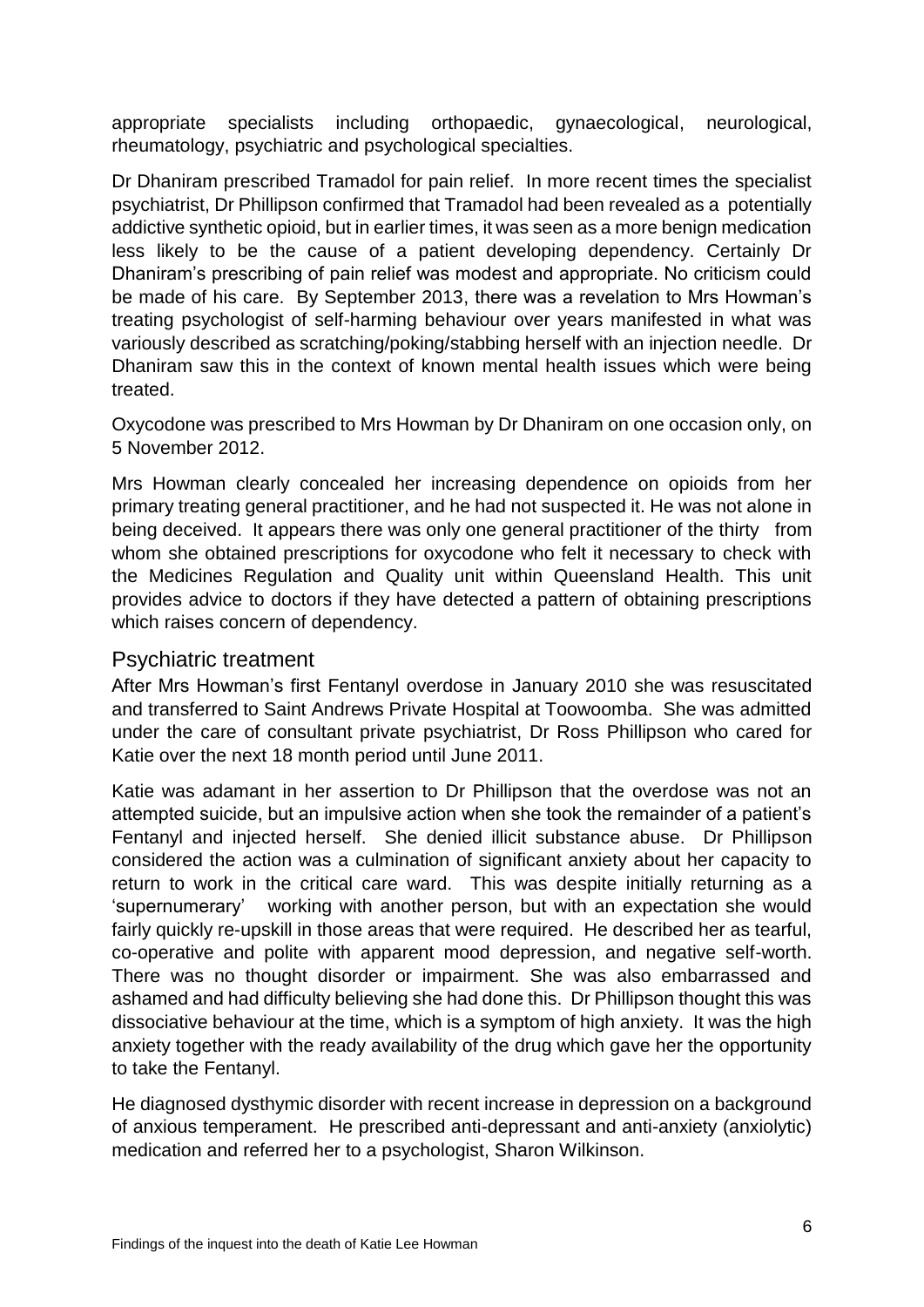There was nothing in the information available that implied Katie had ever behaved in this way before or had any problem of dependency.

He confirmed it likely that an illicit user of narcotic analgesics would experience a high, a feeling of relaxation or exuberance, which is the opposite of anxiety. Her use of tramadol was disclosed by Katie to Dr Phillipson and, at the time, was appropriately prescribed by a treating specialist for another condition.

It is noted that the escalating pattern of oxycodone use did not commence during the period of Dr Phillipson's psychiatric care.

He also noted tramadol was generally less likely to be an addictive analgesic, although he said years of experience now shows that there are some people who will become dependent on tramadol as well.

Dr Phillipson stated that routine drug testing does not include testing for oxycodone; it must be specifically requested to be included in the test.

He was aware that in June 2011 Katie suffered a seizure. This was thought to be caused by combination of anti-depressant medication and use of tramadol. She had withdrawn use of tramadol and then re-instated its use at the full level, rather than gradually titrating the dose.

Dr Phillipson confirmed it was always inappropriate to prescribe strong analgesics like oxycodone or tramadol to treat anxiety or depression. They are not designed for this purpose and have a high risk of dependency.

Dr Phillipson knew Katie was under the supervision of AHPRA which required her to abstain from any codeine containing preparation. Katie denied breaching this restriction. Indeed he did not suspect she was abusing any medication. She always presented well and there were no observable signs. He considered rapport had been established in the doctor patient interaction, but only realised in retrospect that this had not been sufficient for Katie to make full disclosure<sup>13</sup>.

He acknowledged he had received a copy of the report of the psychiatrist, Dr Storor, requested by AHPRA. Dr Storor's assessment in February 2010 had focused on the abuse of Fentanyl, reaching a conclusion she was dependent after this one known episode of Fentanyl administration.

Nor had Katie disclosed to her psychiatrist that she had a history of self-harming by using a sterile injection needle to stab herself. It was only after her death that Dr Phillipson became aware from information revealed to the psychologist Dr Wilkinson some few months prior to her death. This was after Dr Phillipson had retired and handed her treatment on to her longstanding general practitioner, having first assessed her as sufficiently well for this to be appropriate. He confirmed there is usually a flow of communication between psychiatrist and psychologist regarding a patient being treated.

<sup>13</sup> T2-60 lines 20-22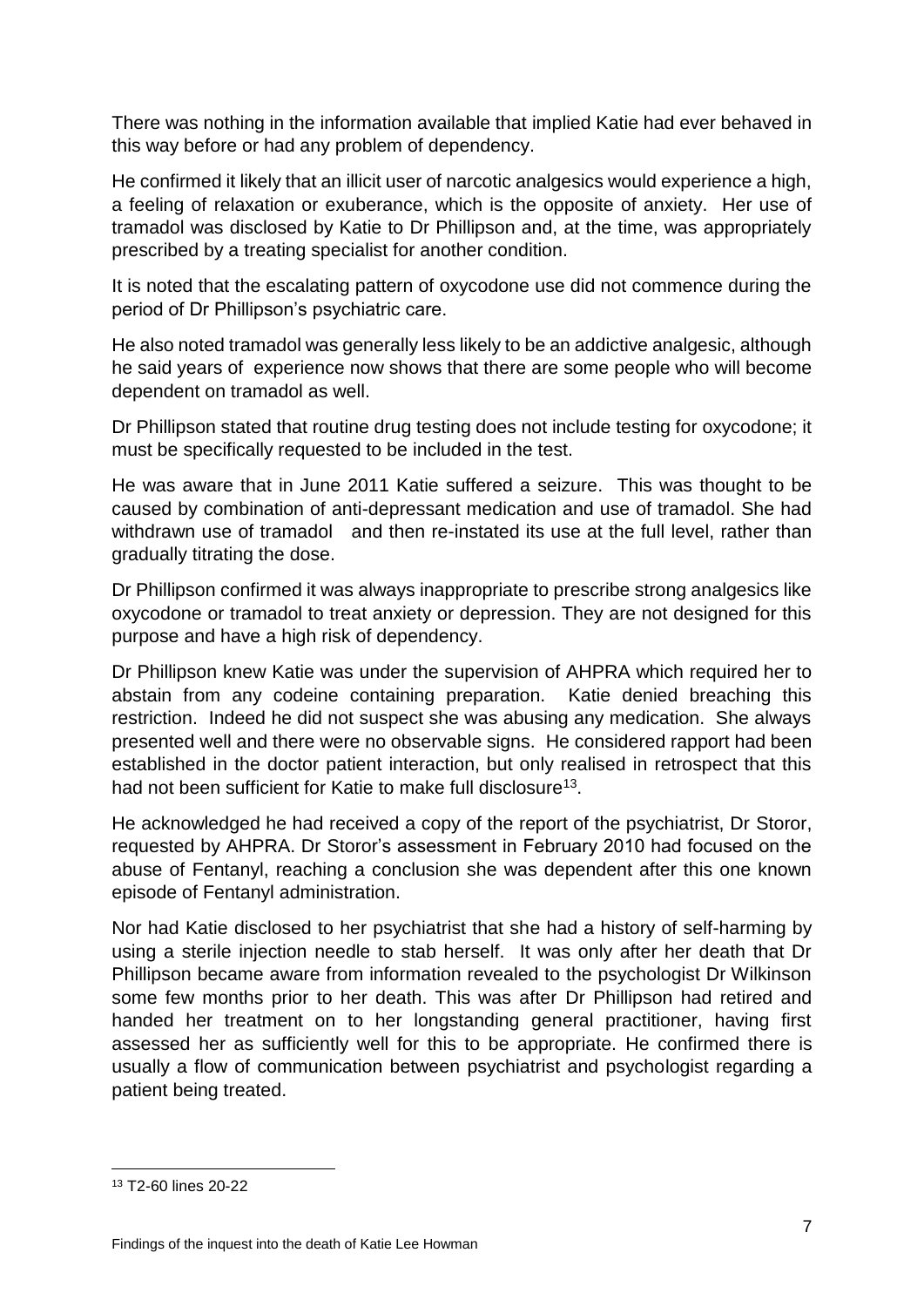Had he been aware of this self-harming behaviour it would have alerted him and he would have had greater concern that she had been struggling with anxiety for a longer time and may also have other personality difficulties.

By July 2010, Dr Phillipson supported the graduated return to her nursing work at the critical care ward and considered it would potentially be therapeutic and beneficial to her, particularly noting the supportive work environment provided by her employer, the Toowoomba Base Hospital.

She was to be supervised by a senior nurse and not to have access to S8 class drugs or key access for 12 months. Nor would she be able to administer these class of drugs to patients. Psychiatric and psychologist's care was to continue and she must submit to regular urine drug screening tests.

By this date he considered group 4 screening was sufficient as there was no information of any other drug abuse. Only tramadol had shown up in screening and this had been prescribed for her hip pain. It was on 23 September 2010 that Katie returned to work.

She continued to improve and in January 2011 requested two night shifts per week, but this was declined by the hospital. Dr Phillipson agreed to reduce the drug screening to group 5 as there was no information to counter this and Katie continued to improve. By May she was performing the night shift, which unsurprisingly was exhausting. She also had some problems with sleep due to hip pain but was expressing a plan to reduce tramadol despite this.

At her final appointment with Dr Phillipson in June 2011 he cautioned Katie to continue taking the prescribed anti-depressant and contact her general practitioner if her mood declined.

Dr Phillipson was surprised and saddened by the news of Katie's death in December 2013. He found it difficult to believe she had intended her death, particularly noting she had a second child since he had last seen her. He was however surprised to learn of the psychologist's report which included information that Katie had used a syringe in a controlled self-harm manner which she had concealed from her husband. This led Dr Phillipson to wonder what else she might have withheld in the course of her treatment by him. He had not suspected her of deceiving him. She had concealed her opioid use from him. (It must be noted that it was not until October 2012 that Katie was prescribed oxycodone.)

## Challenges of treating health professionals

Dr Phillipson noted there were difficulties in assisting health professionals who failed to disclose problems of addiction because often they did not give any outward sign of a problem. With their access to general medical knowledge they were often able to explain themselves and lull their treating doctor into a false sense of security.

Dr Phillipson highlighted another possible reason for deception was the tension created in the requirement for a treating doctor to provide clinical reports to AHPRA or other regulatory authorities. A health professional would be aware of this requirement and, in Dr Phillipson's view it was probably a factor in Katie failing to make full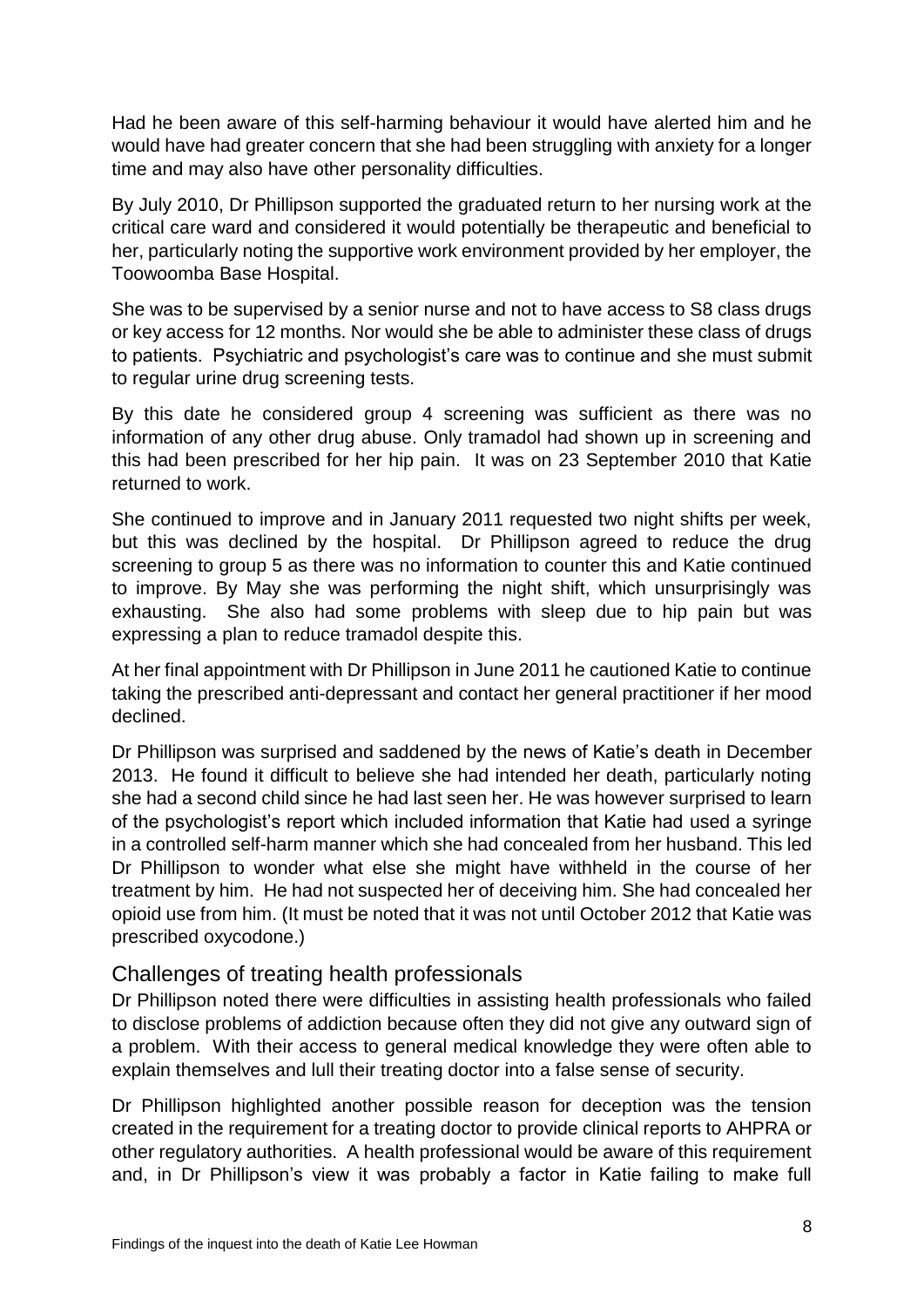disclosure of the full extent of her illness and difficulties, knowing this information could be accessed by APHRA and the Nursing Board. Dr Phillipson stated-

"Under the AHPRA guidelines impairment implies that there is likely to be significant difficulties with interaction with the public or a patient."<sup>14</sup>

He went on to say-

*There are a lot of people out there- nurses, doctors, whoever who have illnesses which don't come close to the definition of impairment but, my feeling is that a lot of our colleagues are worried that if they say they have depression, anxiety, whatever, that they're going to be reported to AHPRA and I think that acts as a block in terms of full disclosure*. 15

Ideally Dr Phillipson proposed a treating practitioner would alert AHPRA if there was a problem concerning a patient, but the details of the problem would not necessarily be released to AHPRA. He would expect AHPRA would want to know;

- (i) that the person was being treated
- (ii) was compliant with treatment
- (iii) when it is possible the person might be able to gradually return to work given their condition.

He understood this was the situation in Western Australia.

Although Dr Phillipson considered there had been an improvement with the changed requirement to report to the Office of Health Ombudsman in circumstances of a *substantial risk of harm to the public*, he still considered there was a difficulty when treating patients who were health professionals. Their natural inclination remained to believe that everything they disclosed would be reported to the regulatory authority. Dr Phillipson considered expanding and continuing education around this issue would assist. This could be undertaken by AHPRA, (and by the Office of Health Ombudsman), by the College of Psychiatrists and the College of General Practitioners.

Dr Phillipson was not convinced AHPRA needed to know all the details of a person's psychiatric condition and how it was impacting on family and other things. <sup>16</sup> He acknowledged it was a terrible dilemma with no easy answers.

## AHPRAS' role

- Why the process of drug testing was unable to detect that Mrs Howman was systematically abusing opiates
- Whether Mrs Howman's history of NHS prescriptions was ever monitored during her professional supervision, and if not why not.

The regulatory authority AHPRA's primary focus in managing a health practitioner is to maintain the health and safety of the public rather than the health practitioner. In doing this AHPRA must use minimum regulatory force to manage the risk posed by a

1

<sup>14</sup> T 2-55 line 13

<sup>15</sup> T2-55 line lines 15-19

<sup>16</sup> T2-64ines 2-4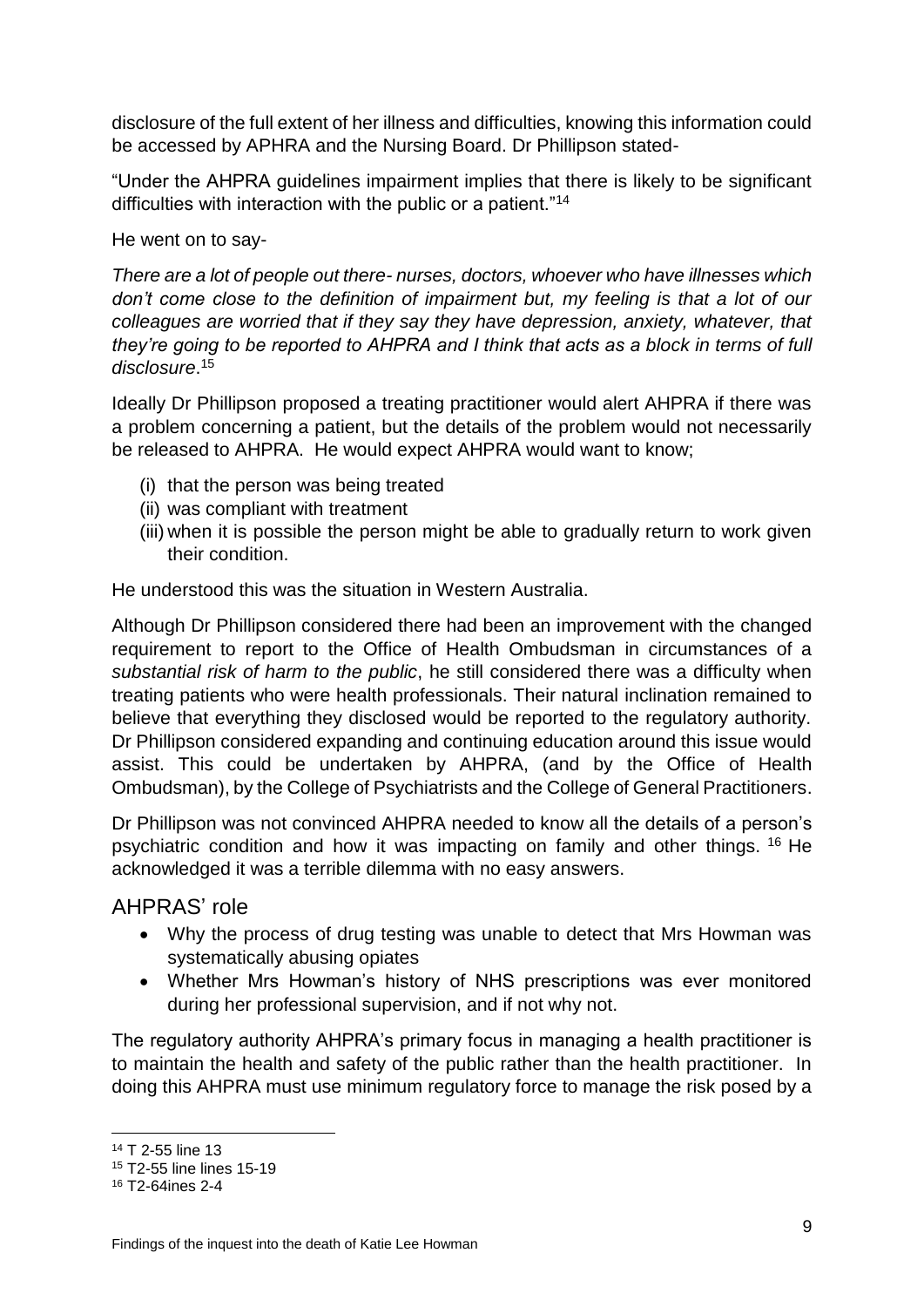health practitioner. It is acknowledged by AHPRA that practitioners will sometimes feel that AHPRA's actions are punitive.

The main issue in the facts relating to Katie Howman and her supervision by AHPRA was the failure to detect Katie had a broad opiate dependency problem which developed over the period of supervision. The advice provided to AHPRA by their specialist psychiatrist, Dr Storor, was that Katie Howman was addicted to Fentanyl, (an opiate.) Although this conclusion might have been somewhat surprising at the time given the information was of a one off known use of self-administered intravenous Fentanyl, subsequent events proved Dr Storor correct. It was however the advice that AHPRA received at the time. So, although it might not have been the required Australian Standards testing protocol to include oxycodone testing in its regime of drug screening, it is somewhat surprising that broader opiate screening was not considered from the outset. She was never prescribed Fentanyl, but she worked in a critical care ward where there was opportunity, despite safeguards, that she might access opioids.

It is noted that subsequent evidence based advice from Professor Olaf Drummer recommends greater testing in similar circumstances, including for oxycodone. This has been adopted. AHPRA has also acknowledged the value of real time information regarding prescription shopping and access to information about the number of medical practitioners being attended.

## Hospital's role

Dr Peter Gillies gave evidence on behalf of the Toowoomba Base Hospital. He had worked at the hospital since 2009 in varying positions including as Deputy Director of Medical Services, Director of Medical Services and Executive Director of Medical Services. Since 2014 and at the time of inquest he was the General Manager of the hospital overseeing clinical services and operational governance. He confirmed Mrs Howman was a registered nurse working at the hospital from 2004. She qualified to work in the Critical Care Ward and commenced a permanent position in that ward in February 2009.

- Whether the processes for dispensing and disposing of Schedule 8 drugs, including Fentanyl, were appropriate at Toowoomba Hospital at the time of Mrs Howman's death
- Whether there were opportunities for Mrs Howman to obtain Fentanyl directly from patients under her care, after the drugs had been properly dispensed
- Whether Mrs Howman was properly supervised, and whether the process of supervision was sufficient.

These three issues are dealt with together.

The Toowoomba Base Hospital used the appropriate comprehensive and prescriptive Darling Downs Hospital & Health Service Medication Manual. <sup>17</sup> This document identified this category of drugs and listed the required storage, supply, transport, documentation, administration and disposal of the drug, which included Fentanyl. There was also a process for mandatory checks and audits, including random audits

<sup>17</sup> Exhibit C7.3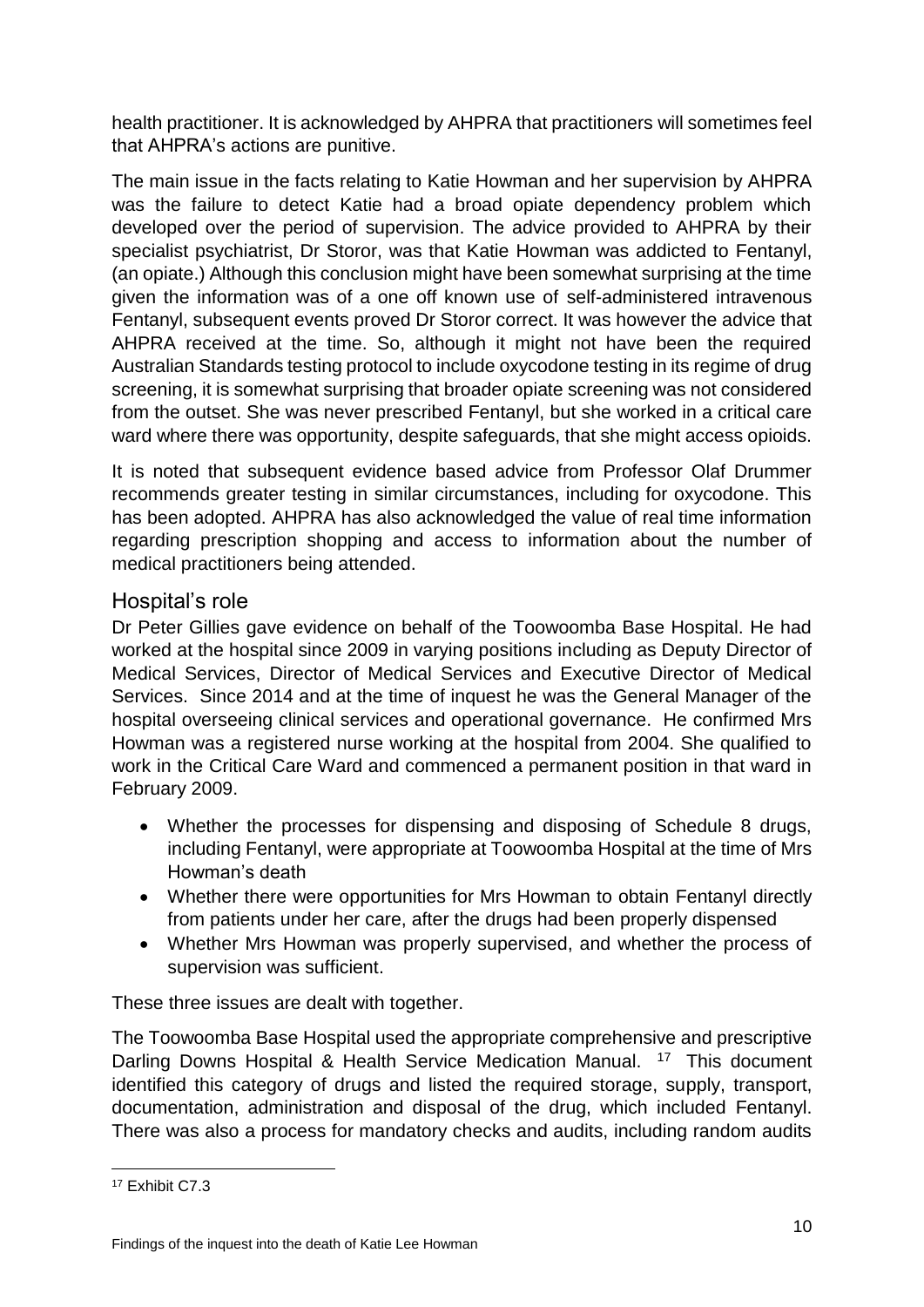and recording and immediate notification of discrepancies. The management of these drugs within operating theatres was addressed as well as patients' own supply of drugs, including potentially illicit drugs. There were requirements for storage of this category of drug in units that did not operate 24 hours, or upon temporary closure of a ward or return of the drugs to the pharmacy.

The problem of course is not the lack of a policy but how that policy is complied with and how non-compliance is identified and dealt with.

It is beyond dispute that despite a policy that required the presence of two authorised persons to be present when the drug is administered or disposed of, Katie Howman managed to access Fentanyl in January 2010. This was in an open critical care unit. She withdrew the unused portion of a premixed Fentanyl / saline solution from an infusion which was not running at the time to a ventilated patient. She made up the volume with saline and left the ward. On her own admission she administered the Fentanyl to herself intravenously, not in a controlled manner as would have occurred via a syringe driver, but in such a manner that she was lucky to be found alive, but unconscious by staff who noticed her absence. This absence from the ward was for a noticeably long time.

There is no direct evidence of the source of the Fentanyl which was identified in Katie Howman' body the day she died on 21 December 2013.

What is known is;

- $\triangleright$  There is no record of prescription of the medication Fentanyl to Katie Howman at any time,
- $\triangleright$  She was at work in the critical care ward on the day preceding her death, the environment where she had once previously illicitly accessed Fentanyl.
- $\triangleright$  She died on the first day of her scheduled holiday leave after self-administration of intravenous Fentanyl.
- $\triangleright$  There had been an escalating number of documented incidents or issues of concern relating to Katie Howman in her workplace after her return to work, increasing in the period immediately leading up to her death.

The first documented concern expressed by another staff member was in August 2011 and directed to the then Nurse Unit Manager. New medication (to control seizures) was making her unwell, she felt unsupported at home and there was concern with long bathroom breaks. Concern was expressed for patient safety, for Katie and for the integrity of the unit. This was in turn passed on to APHRA in September 2011.

An incident on 18 September 2011 is particularly significant. Another nurse had failed to properly dispose of a controlled S8 drug (morphine in a syringe) which had been left in a patient's bedside drawer. That nurse returned to dispose of it and found it gone- at which point Katie Howman volunteered that she had disposed of the syringe in the sharps container assuming it was saline. This incident demonstrates that whatever the policy, there were occasions when practice did not meet the required standard, and, on this occasion it was Katie Howman who last handled a quantity of morphine in a syringe. It cannot of course be established whether this was innocent or not, given her response she thought it was saline.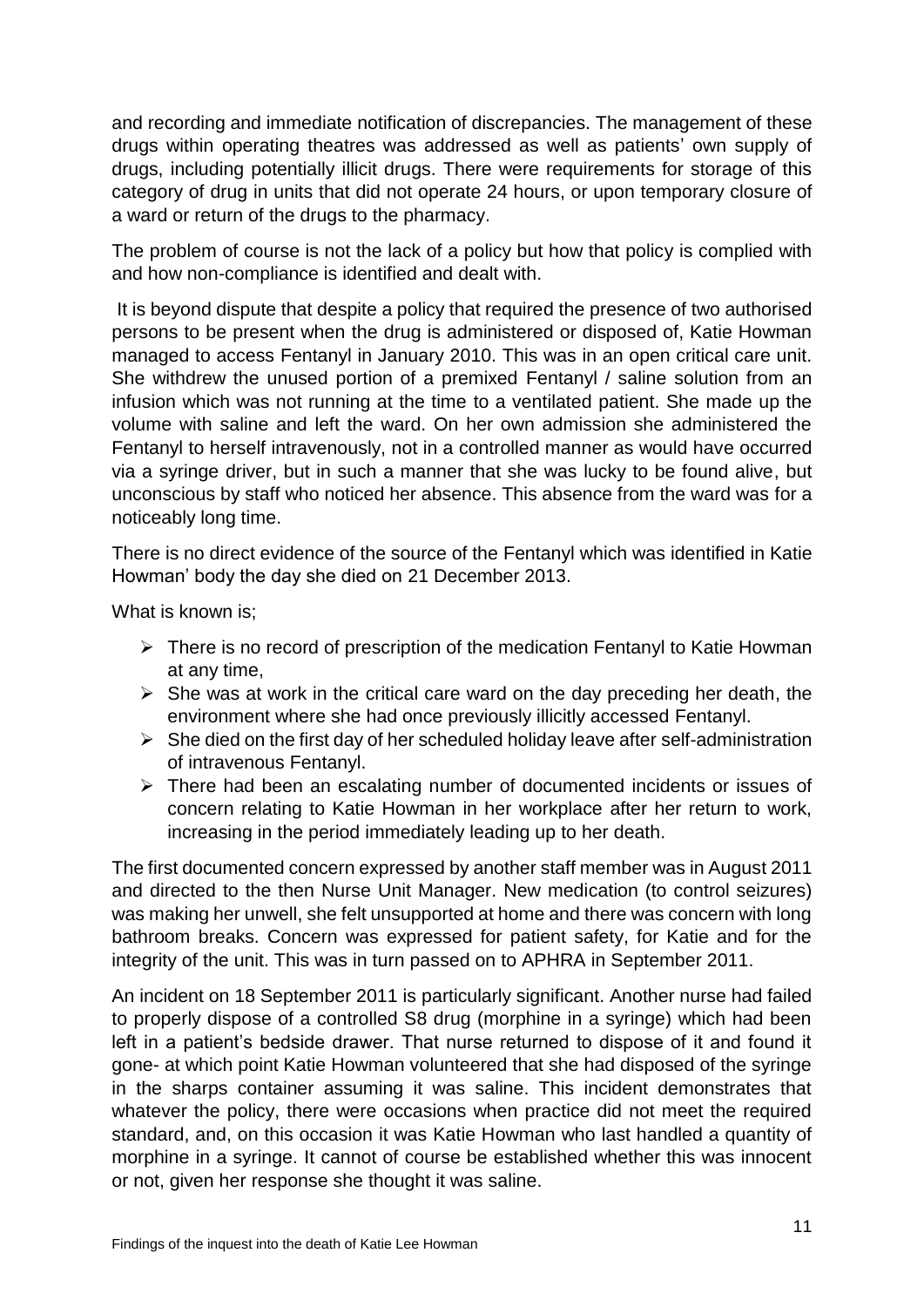Katie was then on maternity leave from May 2012 until April 2013.

After her return, a serious incident occurred on 22 August 2013. Katie was seen to have exited from the toilet and immediately discarded a paper bag in the sharps bin. When retrieved there was a 20ml BD syringe, with a few droplets of clear liquid and a 21 gauge needle, not attached. When confronted Katie claimed her action was a form of self-harm using a needle to pierce the skin but not to inject herself. The hospital reported this to AHPRA who could not disclose the nature of Katie's medical issue. Attempts were made to identify the contents of the syringe but were unable to be pursued.

Further communication occurred between APHRA and the hospital and a detailed management plan was prepared. This excluded her from night shifts and required continuing visits to her psychologist. By this time AHPRA had decided to formally investigate her and assess whether she was 'impaired' with respect to her capacity to work safely.

It was then in September 2013 that the staff member who first raised concern regarding Katie in August 2010, again contacted senior nursing staff. By this time the complaint had escalated. There was concern about Katie's erratic behaviour, poor patient management and long absences. This was causing stress and frustration with other co-workers and medical staff and a risk to patients. The previously supportive co -worker was now calling for Katie to be removed from the workplace.

This then led to further restrictions on Katie's nursing practice which was now restricted to 8 hours shifts. It was on 1 November 2013 that APHRA notified the hospital that APHRA would investigate Katie for a health impairment relating to drug misuse, abuse or addiction. APHPRA then required further information of the hospital.

On 19 November 2013, there was complaint about her failure to record patient observations. On 2 November cafeteria staff and hospital security staff observed her behaviour in the hospital but not on the ward which caused them concern and prompted report to management. On 27 November staff reported bizarre behaviour and on 2 December odd behaviour was observed followed by discovery of a syringe in a bathroom.

By 5 December APHRA had appointed a senior nurse unit manager to formally supervise conditions imposed by the board – but still without disclosing the nature of the health matter. She could only practice under supervision. Weekly meetings were held with Katie to ensure fitness and competence to continue working.

The hospital was supportive of Katie throughout these events while not compromising public health and safety. They have appropriately recognised that while proper policies for safe access, administration and disposal of controlled drugs and S8 drugs are in place, there can never be room for complacency. Vigilance and leadership backed up with rigid adherence to protocols must be maintained, audited and enforced. A low threshold of suspicion should apply. The disposal of unused portions of drugs appears to be the area in which there is the greatest opportunity for inappropriate access and must be guarded against. Sadly, there have been a number of theatre technicians, nurses and anaesthetists over the years who have died after accessing restricted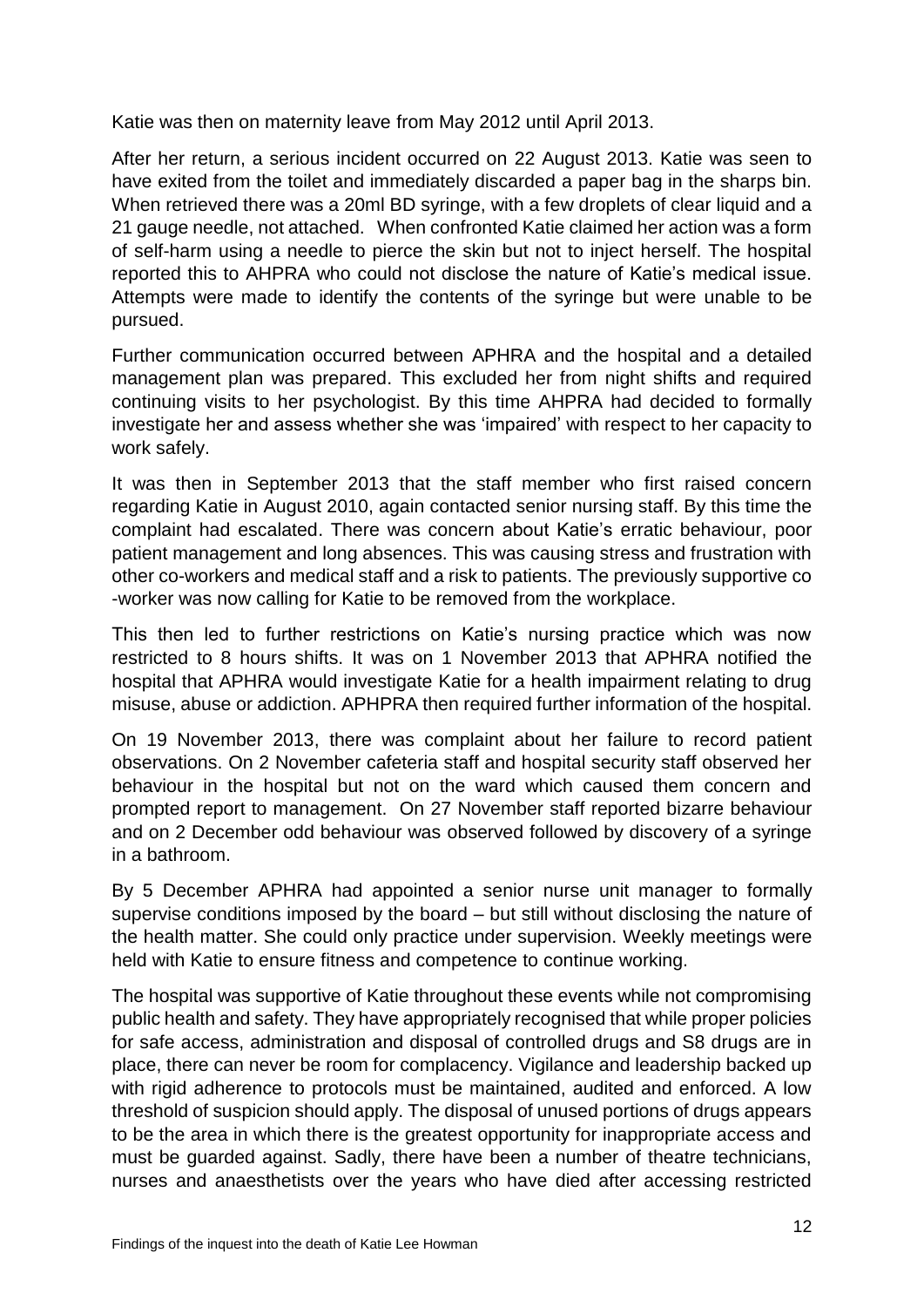medication. In this coroners' experience, none appeared to have an intention to die and all were overconfident of their capacity to control their own need.

After Katie's death the hospital convened a meeting for staff who had worked as part of the critical care ward during the same period with Katie Howman. The meeting <sup>18</sup> was only convened after prompting from a previous Clinical Director of the hospital who had worked in the unit and knew many staff members. He had been approached by a staff member who was very upset. He was not alone in his distress. The crux of the anger and distress from other staff members was the very natural reaction of grief at the death of a colleague and their frustration at unanswered questions about Katie's management throughout the period. The hospital of course was in a difficult position due to constraints of privacy and their dual role of protecting public safety but also the welfare (and privacy) of an employee.

A debriefing occurred and was followed up with counselling for those staff members who wished to avail themselves of the support.

Having considered the emotional damage to colleagues and the potential damage to professional reputations from this sequence of events, (and following other deaths of health practitioners) a recommendation will be made to suggest better communication and support within a work environment where a staff member is being managed with respect to their health, which could include possible dependency / addiction.

## **Conclusion**

Katie Howman died at her home at 9 Kestrel Court Toowoomba in Queensland on 21 December 2013. She died due to a Fentanyl overdose caused by self-administration of intravenous Fentanyl. The drug was most likely misappropriated from her workplace in the Critical Care Ward at the Toowoomba Base Hospital where she worked as a registered nurse.

After her death a review of autopsy findings together with Medicare records confirmed the tragic fact that she was opioid dependent on prescribed medication. Her dependency had developed over time. Initially she had been appropriately prescribed opioid analgesics for various medical conditions causing her pain. The findings by the forensic pathologist of giant cell granulomas adjacent to blood vessels throughout the lungs was consistent with intravenous drug abuse. These characteristics only develop over time by a long process of repeated use causing the body to develop this response.

Although it was an overdose of Fentanyl that caused her death, the evidence of longstanding intravenous drug use in the lungs was more likely associated with repeated administration of oxycodone and tramadol. The records from Medicare detailed the history of obtaining excessive quantities particularly of oxycodone from numerous doctors, and this escalated to the time of her death.

<sup>18</sup> On 6 March 2014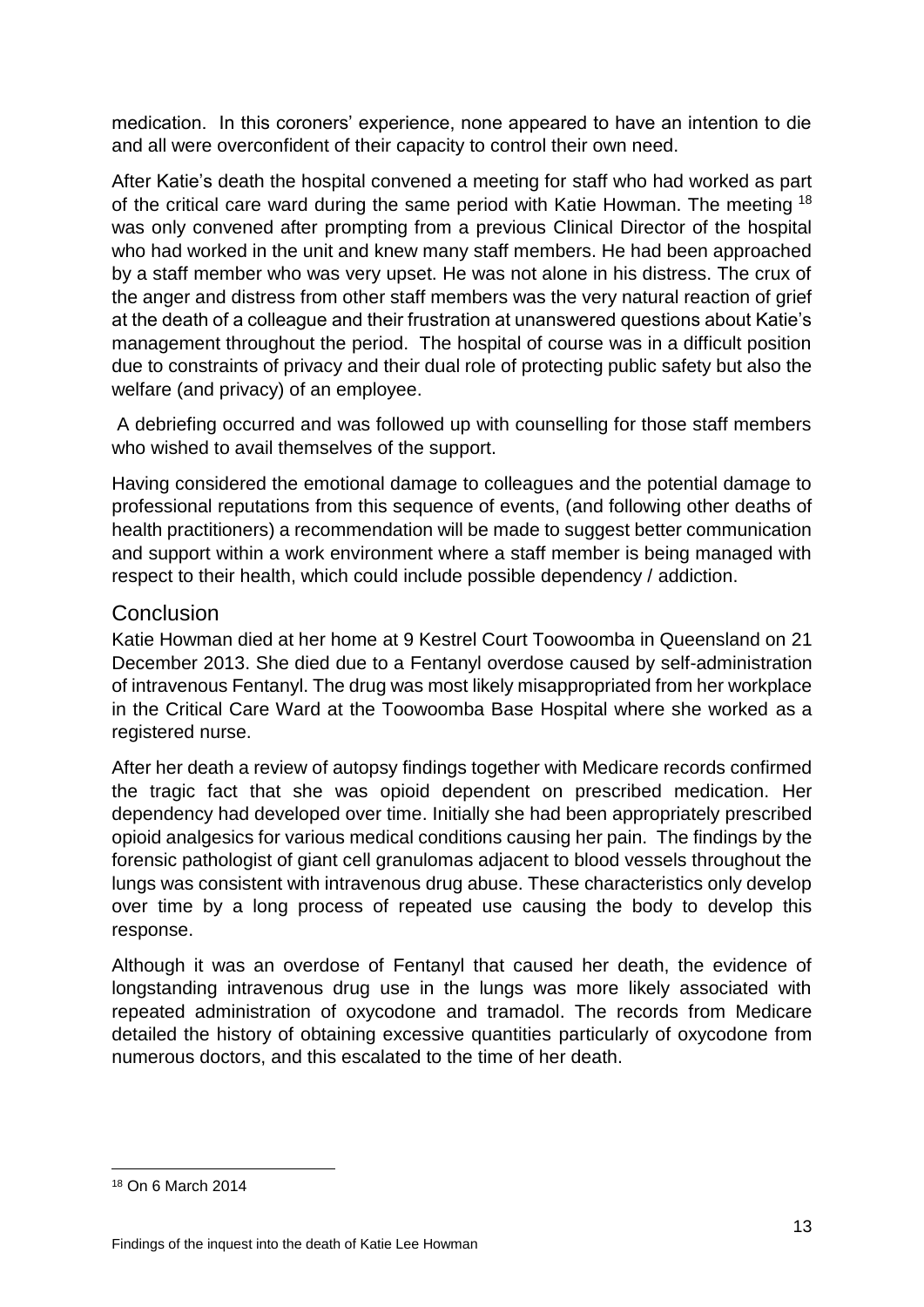The pathologist who performed the autopsy concluded Katie was an intravenous drug abuser. This was consistent with the evidence of doctor shopping behaviour to source opioids.

There had been serious efforts by her employer to prevent a repetition of the first known misappropriation of Fentanyl in the workplace, which had occurred in January 2010.

She was suspended from her practice as a nurse by AHPRA in its capacity as the Nursing and Midwifery Board. Conditions and restrictions were imposed on her return to practice, including prohibition from handling or administering S8 controlled drugs which included the opioid, Fentanyl.

This was entirely appropriate in all the circumstances. She was required to attend upon a psychiatrist and psychologist for treatment. She was diagnosed as suffering severe depression and anxiety. It was against this background that events unfolded leading to her death. Her drug seeking behaviour developed, most probably seeking to alleviate her pain, anxiety and distress. She was required to provide urine samples for drug testing over an extended period of time. The drug testing continued after her authorised return to work at the hospital and there were varying restrictions on her practice. At no time did she return a specimen that revealed a drug that could not be accounted for by a medical prescription.<sup>19</sup>

But despite these appropriate and necessary controls and the conscientious and supportive supervision by her employer, who also bore responsibility with APHRA to ensure public safety, Katie died due to an opioid overdose.

There is no evidence that her death was a suicide and it is concluded to be an inadvertent accidental overdose of medication that had not been prescribed for her.

How this could have occurred is partially explicable due to the sad reality that this young woman, who was a loved wife and mother and a previously well regarded and valued member of nursing staff, was also capable of successful deception on numerous occasions. It was not until the last few months of her life that her husband became suspicious of her fluctuating moods and behaviours and pressured her into a partial admission that she 'might have a problem'.

With hindsight there was an early incident that now appears to be more suspicious than when it was interpreted in September 2011. Katie Howman claimed she disposed of a syringe of unused morphine in the sharps receptacle after another nurse failed to properly dispose of this or document the disposal. Katie Howman's explanation that she had thought it to be simple saline solution was accepted at the time.

But it was the period of time from August 2013 until her death that was of most concern. There were escalating complaints of erratic behaviour, absences from the ward, and suspicions that she had injected herself with a syringe. Although the hospital responded to staff concerns and reported the matters to AHPRA, the course of events continued. By the end of November 2013 there was even a report from ancillary staff

**<sup>.</sup>** <sup>19</sup> 54 of 63 urine drug tests were positive for tramadol, which was prescribed. Exhibit F2 para 37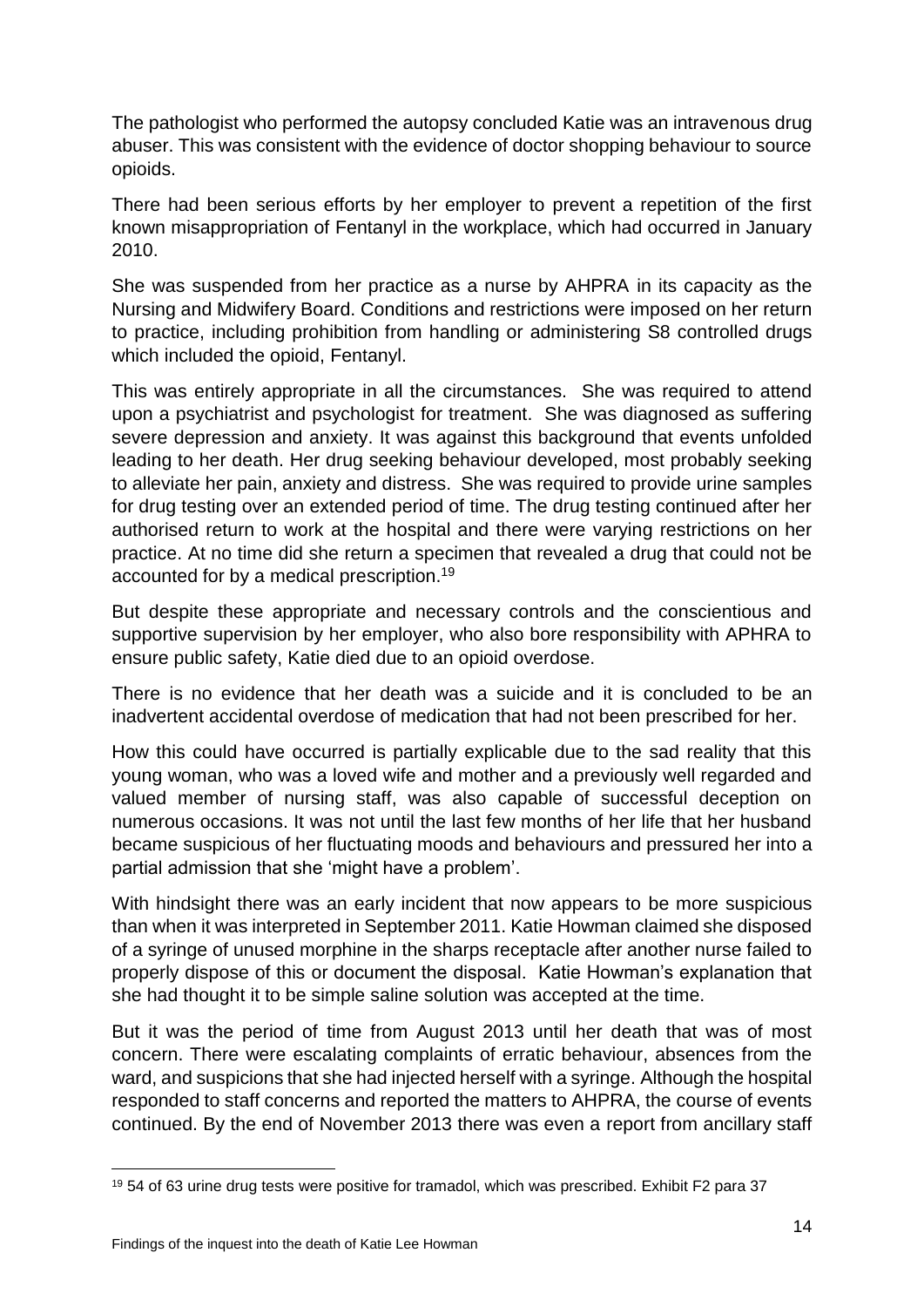in another area of the hospital. They were concerned about her bizarre behaviour. The particulars included physical observations raising suspicions of drug use.

The critical issue is that neither the hospital nor AHPRA had any evidence to confirm their suspicions. AHPRA could have made application to review the prescription history and record of attendances upon doctors, but they did not do so. They indicated some resistance to the release of such information by Medicare at that time.

## Recommendation 1

*If there is in fact an impediment to release of such information to AHPRA, it is recommended this issue should be urgently investigated, reviewed and legislatively changed if required. AHPRA should then regularly monitor the PBS records, especially where a condition has been imposed to attend upon only one doctor or not to obtain prescriptions for a particular medication.* 

The tragedy is that there was an undeniable record of Katie's growing dependency and reckless behaviour in accessing prescriptions for opioids. She was doctor shopping within the wider Toowoomba area and beyond, sourcing oxycodone as well as tramadol. She attended as many as 30 different doctors from March 2010 and numerous different pharmacies. The record shows she would attend upon a doctor on a number of occasions before moving on to another doctor. The information was recorded by Medicare and accessible by any doctor who had treated her. Only one doctor formed a suspicion prompting enquiry and discovered the Qld Drugs of Dependency Unit had flagged the patient. That doctor commenced trying to wean Katie from the drug, but the record shows her patient continued to visit other doctors to source oxycodone.

The Commonwealth Prescription Shopping Information Service provides an 1800 telephone number  $20$  which can identify in any given three month period;

- a) if a patient has consulted six or more doctors for pharmaceutical benefits scheme (PBS) prescriptions, or
- b) if a patient has obtained 25 or more PBS prescriptions for controlled drugs or drugs of dependence , or
- c) if a patient has obtained 50 or more general PBS prescriptions.

The information is said to be relatively up to date, within about a couple of weeks.

In Queensland, the Queensland Health Drugs of Dependency Unit Enquiry Service<sup>21</sup>, (now named Medicines Regulation and Quality Unit) provides information to doctors about a patient who has consulted them regarding :

- prescribing history for controlled drugs
- information about whether the patient is consulting other doctors
- whether the patient is on an opioid treatment plan
- their drug dependence status

<sup>20</sup> 1800631181 or 33289890

<sup>21</sup> 0733289890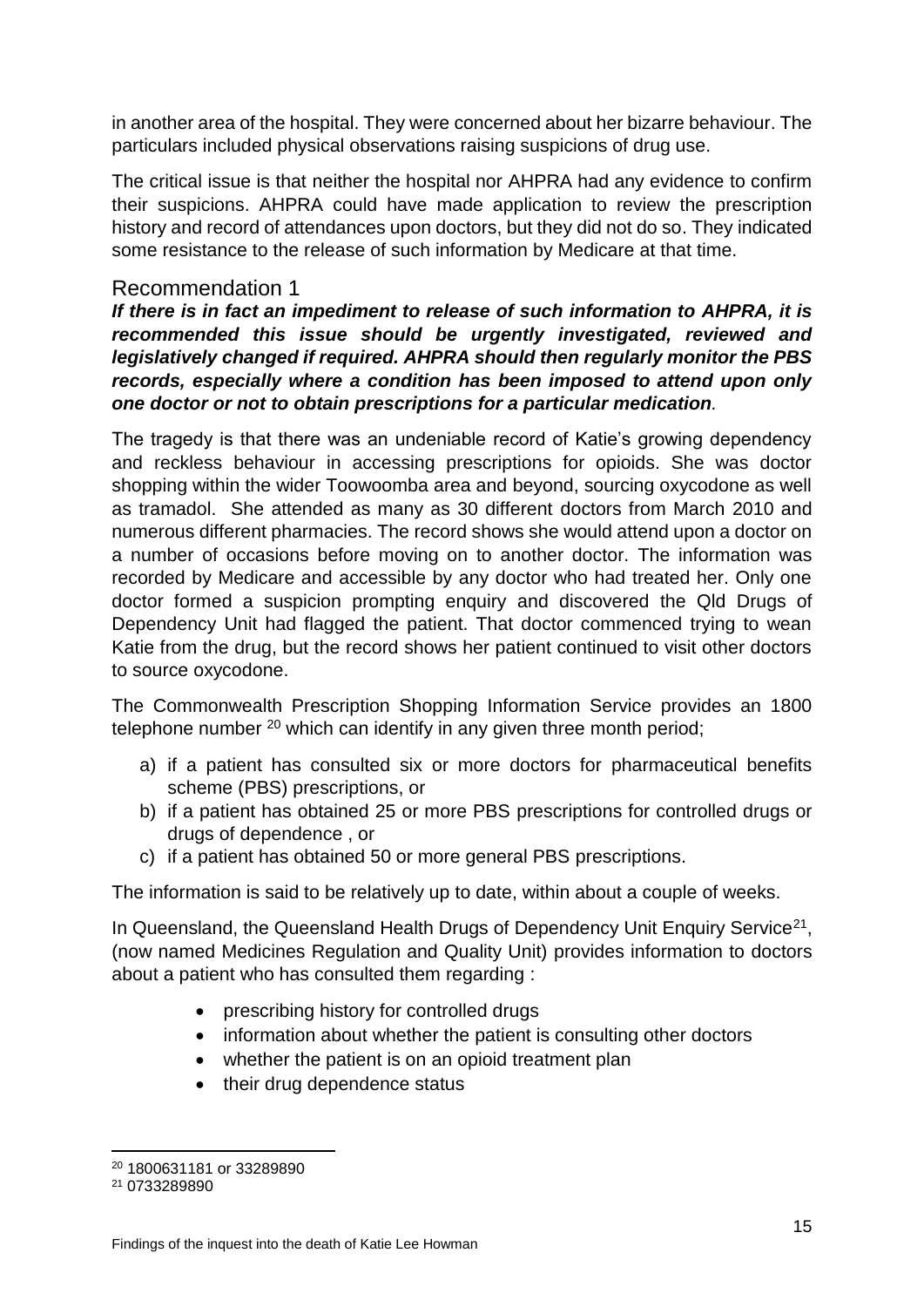• if other general practitioners have raised questions about the same patient.

The unit can also provide clinical patient management advice.

The deficiency in the existing information systems is that they are reliant on a doctor or pharmacist forming a suspicion prompting a request for information, and, the information is not available in real time.

There are other Australian jurisdictions currently using real time information software retrieval systems to inform decision making.<sup>22</sup> There is undoubtedly a huge human and fiscal cost in the way the Pharmaceutical Benefits Scheme is currently being misused to source and subsidise controlled drugs and drugs of dependence. There have been many previous inquests throughout Australia that have highlighted deaths due to overdose, usually inadvertent, of people who have developed a dependency on prescribed medication. Countless more deaths have been reported to coroners where findings have been made without a public inquest.<sup>23</sup> And there have been repeated previous recommendations made by coroners to improve the real time accessibility of information for doctors and pharmacists about their patient's prescription history.

## Recommendation 2

*It is strongly recommended that there be statutory change to enable real time access to relevant prescription and doctor attendance history. It is noted the New Zealand model forwards information of concern out to the treating doctor rather than relying on the doctor contacting the information service. No doubt there would be ways to accommodate privacy issues while still safeguarding patients from harm and the abuse of a publically funded resource. These matters should be urgently investigated and considered by government*.

It is also noted that in this matter AHPRA did not direct routine testing of a broad range of opioids following the initial report of misuse of Fentanyl. In particular, no testing of urine samples for oxycodone was performed despite this being a notoriously frequently abused opioid drug.

The inquest was assured that a comprehensive review by Professor Olaf Drummer has led to evidence based advice on best practice screening procedures. The inquest was assured that should a similar incident occur, AHPRA would now routinely order broad screening for opioids. This improvement is commended.

## Recommendation 3

*It is recommended that AHPRA should also routinely seek doctor attendance and prescription history of health practitioners under supervision. If there are legislative restrictions impeding their ease of timely access to information, these should be reviewed.*

1

<sup>22</sup> Tasmania and Northern Territory

<sup>&</sup>lt;sup>23</sup> Recommendations of Deputy State Coroner Forbes, NSW re deaths of Christopher Salib, Nathan Attard and Shamsad Akhtar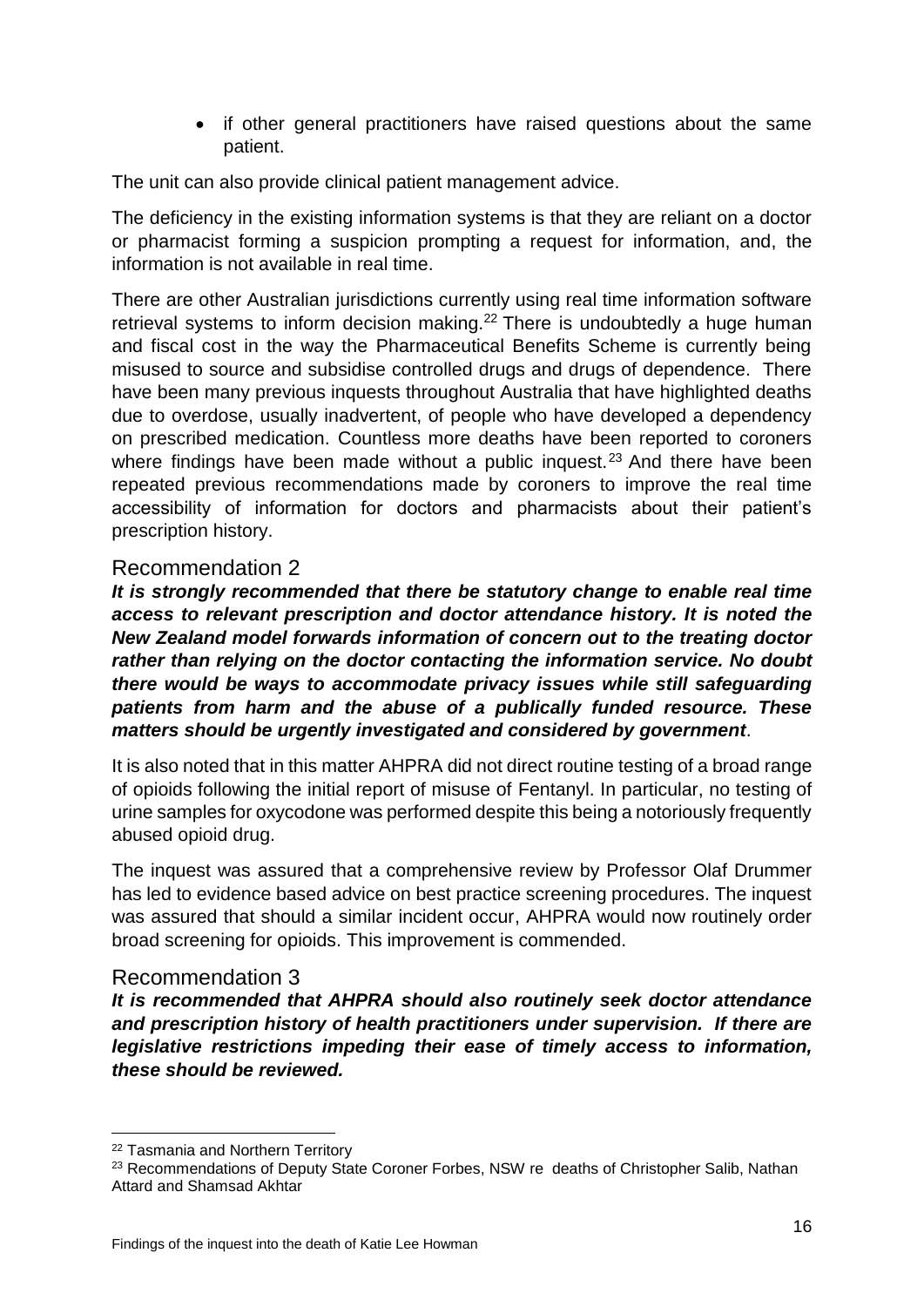How best to manage the challenge of a health professional who has become drug dependent remains a vexed issue. Katie Howman's very experienced treating psychiatrist Dr Ross Phillipson was thoughtful, considered and persuasive in providing evidence and professional opinion at the inquest. He was no longer treating Mrs Howman after June 2011 and was unaware of his patient's subsequent development of oxycodone dependency. Dr Phillipson noted one of the underlying problems with treating health professionals with an addiction was the tension created for the doctor who was required to provide clinical reports to AHPRA or other regulatory authorities. The health professional being treated is no doubt aware of the requirement and might be less likely to disclose full and frank information.

## Recommendation 4

*It is recommended that Dr Phillipson's advice be considered. He suggested a more limited requirement to report to AHPRA would meet both the public safety requirement for AHPRA while providing the most therapeutic environment for the health practitioner to receive treatment. He suggested a treating doctor report to AHPRA the following;* 

- *(i) that the person was being treated,*
- *(ii) was compliant with treatment and*
- *(iii)when it is possible the person might be able to gradually return to work given their condition.*

#### *He also recommended expanding and continuing education around the issue by AHPRA, the Office of the Health Ombudsman and by the College of Psychiatrists and the College of General Practitioners.*

AHPRA's primary responsibility in the circumstances of a drug dependent health practitioner must be the safety of the public, but, there is the possibility of the regulator being more effective in the role if they were seen to be also more supportive of rehabilitation of the health practitioner.

## Recommendation 5

*It is recommended that AHPRA consider whether there is scope within their role to also adopt and provide a more rehabilitative capability, such as the Nursing and Midwifery Health Program in Victoria. Alternatively such resourcing could be considered by government to directly fund a service which solely provides rehabilitation service and is exempted from any requirement to report to AHPRA while a practitioner is receiving treatment.* 

#### Recommendation 6

## *Access to Medicare rebates for drug testing ordered by AHPRA should logically also be considered.*

Having considered the emotional damage to colleagues and the potential damage to professional reputations from this sequence of events, (and following other deaths of health practitioners) a recommendation will be made to suggest better communication and support within a work environment where a staff member is being managed with respect to their health, which could include possible dependency/addiction.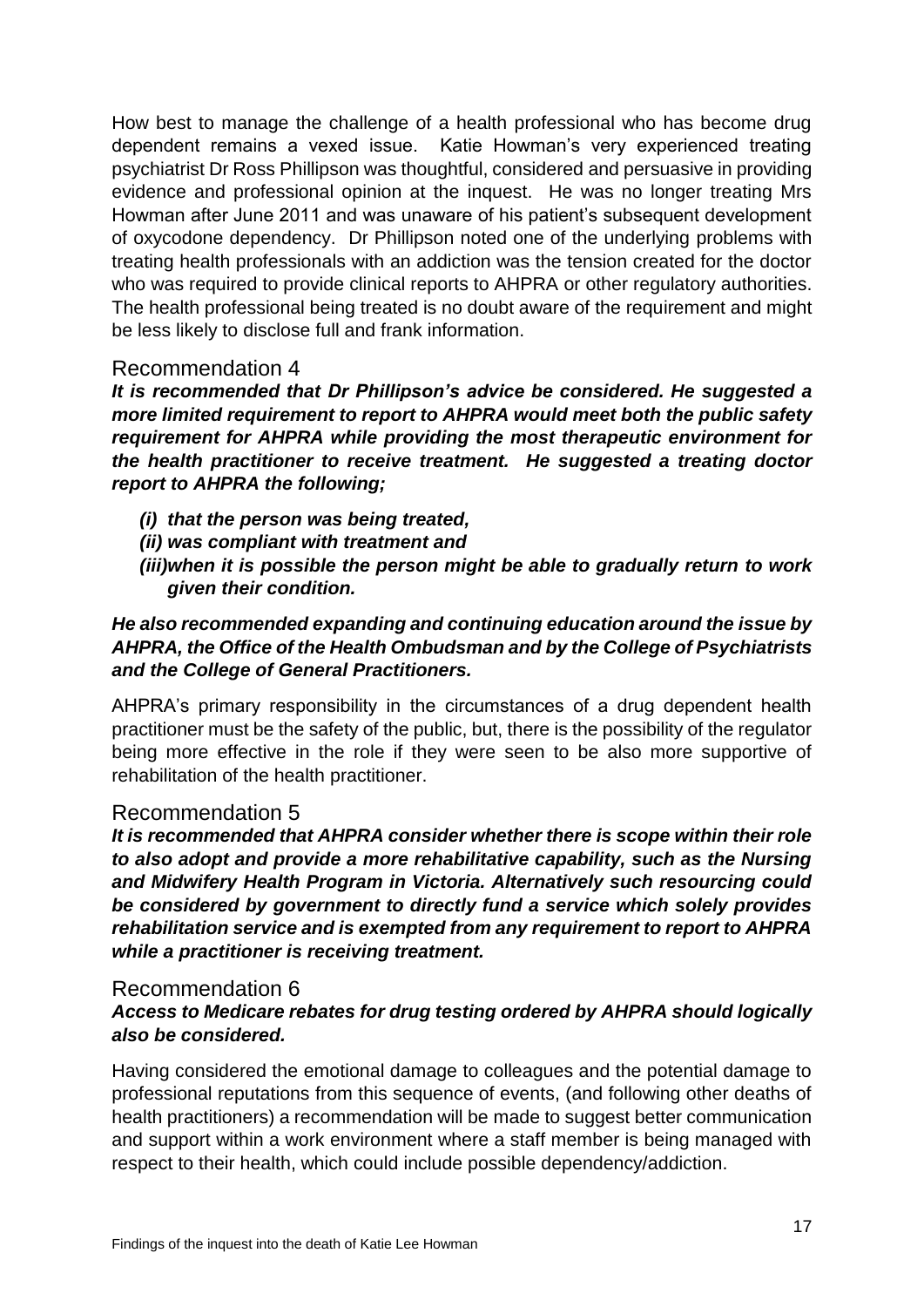## Recommendation 7

*It is recommended that hospitals managing a health practitioner in the workplace who is subject to AHPRA supervision consider the lessons learned from the experience of the Toowoomba Hospital. In the aftermath of their coworker's death, staff agreed for the future to notify managers/team leaders verbally or in writing if they were concerned regarding the behaviours of a coworker in a work unit. If a staff member was maintained in a work unit with restrictions placed on their practice, the staff member would have to agree to disclosing restrictions to other staff members working with them as part of the agreement. It is suggested that Qld Health consider this kind of agreement in the context of caring for co-worker's emotional wellbeing and professional reputations as well as those of the practitioner under management.* 

I thank all those who have assisted in the inquest into the death of Katie Howman. It is hoped that the painful review of her tragic death will lead to changes making it less likely that another young family experiences such grief.

I close the inquest.

Christine Clements Brisbane Coroner Brisbane 27 July 2015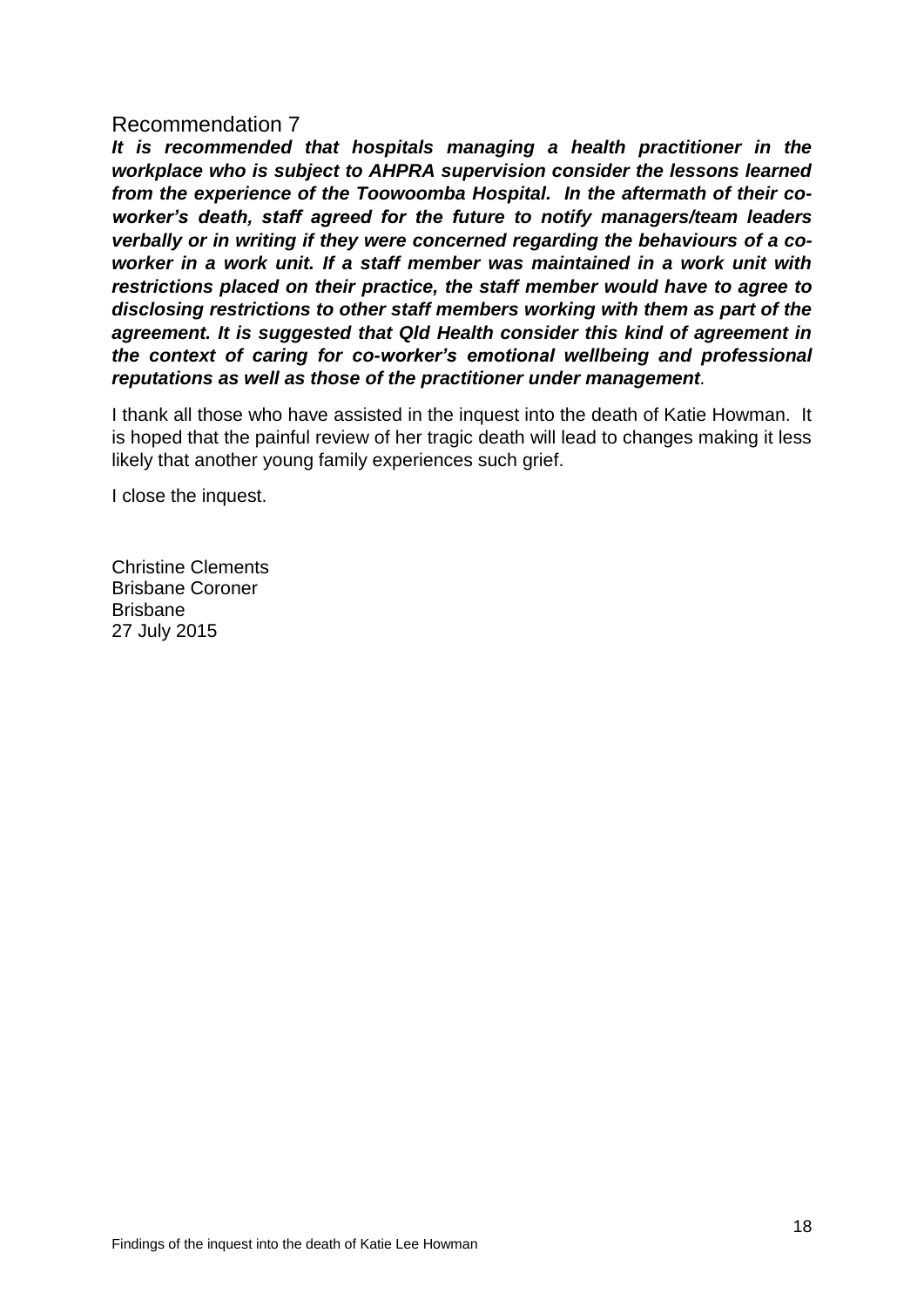# **ANNEXURE A**

#### **DE-IDENTIFIED SUMMARY TABLES RECORDING MONTHLY ATTENDANCES ON DOCTORS AND PRESRIPTIONS OF OXYCODONE**

#### **OCTOBER 2012**

| <b>Prescription</b><br>date | <b>Supply</b> | <b>Medication</b>          | Quantity                                          | <b>Doctor</b>           | <b>Pharmacy</b>                       |
|-----------------------------|---------------|----------------------------|---------------------------------------------------|-------------------------|---------------------------------------|
|                             |               |                            |                                                   |                         |                                       |
| 4/10/12                     | 4/10/12       | Oxycodone<br>hydrochloride | 20                                                | A''                     | 1                                     |
| 4/10/12                     | 5/10/12       | Oxycodone<br>hydrochloride | 20                                                | "A"                     | $\overline{2}$                        |
| 8/10/12                     | 8/10/12       | Oxycodone<br>hydrochloride | 28                                                | " $B$ "                 | 3                                     |
| 11/10/12                    | 11/10/12      | Oxycodone<br>hydrochloride | 20                                                | $\overline{B}$          | 3                                     |
| 11/10/12                    | 11/10/12      | Oxycodone<br>hydrochloride | 28                                                | " $B$ "                 | 3                                     |
|                             |               |                            |                                                   |                         |                                       |
| 15/10/12                    | 16/10/12      | Oxycodone<br>hydrochloride | 20                                                | $\overline{B}$          | $\overline{4}$                        |
| 15/10/12                    | 16/10/12      | Oxycodone<br>hydrochloride | 28                                                | $\overline{\mathbf{B}}$ | $\overline{4}$                        |
| 19/10/12                    | 19/10/12      | Oxycodone<br>hydrochloride | 20                                                | " $C$ "                 | 5                                     |
| 19/10/12                    | 19/10/12      | Oxycodone<br>hydrochloride | 56                                                | " $C$ "                 | 5                                     |
| 25/10/12                    | 25/10/12      | Oxycodone<br>hydrochloride | 20                                                | "D"                     | 6                                     |
| 25/10/12                    | 15/10/12      | Oxycodone<br>hydrochloride | 28                                                | "D"                     | 6                                     |
|                             |               |                            |                                                   |                         |                                       |
| 30/10/12                    | 30/10/12      | Oxycodone<br>hydrochloride | 20                                                | "E"                     | 3                                     |
| 30/10/12                    | 30/10/12      | Oxycodone<br>hydrochloride | 28                                                | "E"                     | 3                                     |
|                             |               |                            |                                                   |                         |                                       |
|                             |               |                            | <b>Total for</b><br><b>October</b><br>336 tablets | 5 doctors               | 6 pharmacies<br>visited in 1<br>month |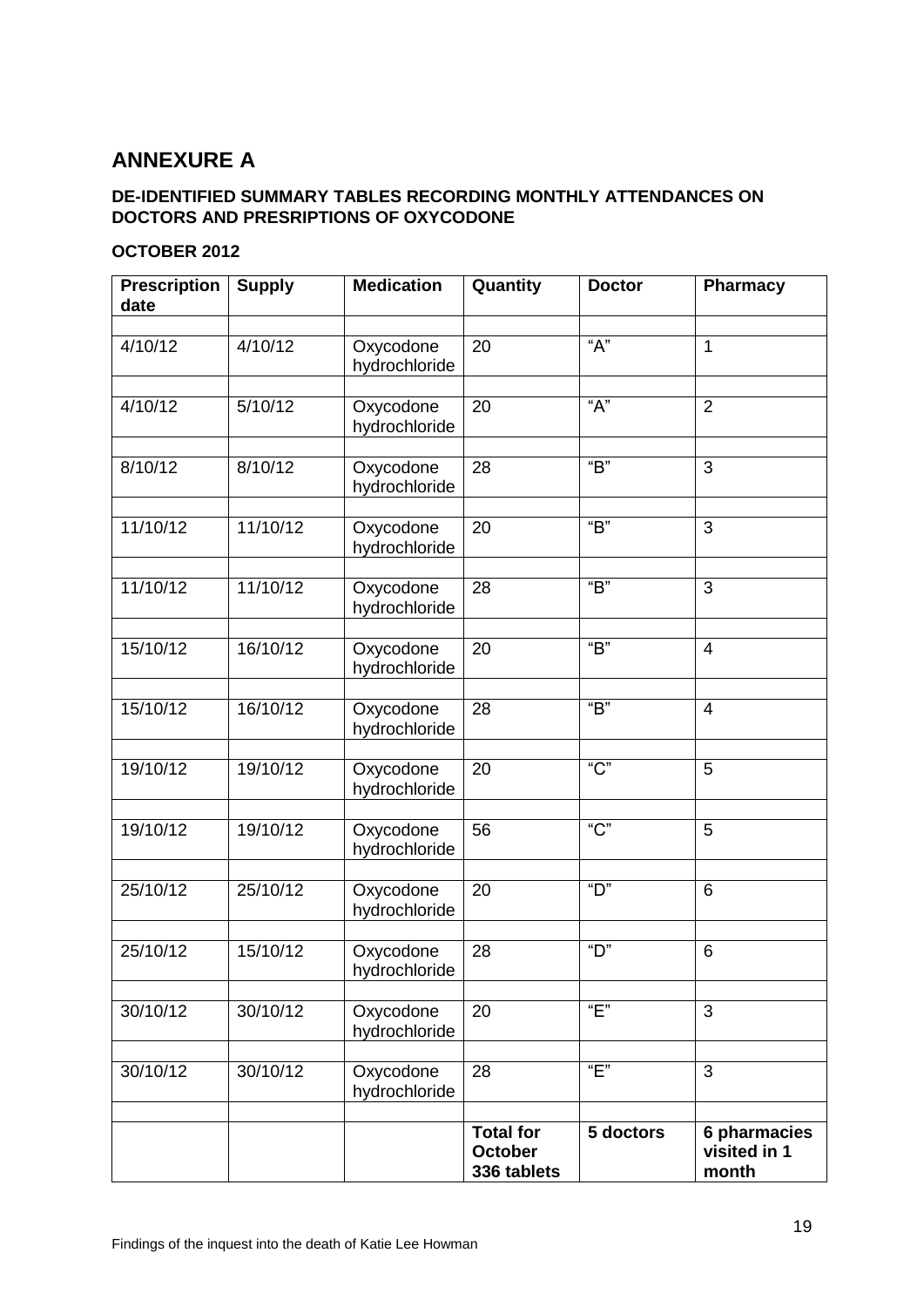#### **NOVEMBER 2012**

| <b>Prescription</b><br>date | <b>Supply</b><br><b>Date</b> | <b>Medication</b>          | Quantity                                           | <b>Doctor</b>                         | <b>Pharmacy</b>                          |
|-----------------------------|------------------------------|----------------------------|----------------------------------------------------|---------------------------------------|------------------------------------------|
|                             |                              |                            |                                                    |                                       |                                          |
| 1/11/12                     | 1/11/12                      | Oxycodone<br>hydrochloride | 20                                                 | $\overline{B}$                        | 5                                        |
|                             |                              |                            |                                                    |                                       |                                          |
| 1/11/12                     | 1/11/12                      | Oxycodone<br>hydrochloride | 28                                                 | $\overline{B}$                        | 5                                        |
|                             |                              |                            |                                                    |                                       |                                          |
| 5/11/12                     | 5/11/12                      | Oxycodone<br>hydrochloride | 20                                                 | $\overline{F}$                        | 3                                        |
|                             |                              |                            |                                                    |                                       |                                          |
| 7/11/12                     | 7/11/12                      | Oxycodone<br>hydrochloride | 20                                                 | $\overline{G}$                        | $\overline{7}$                           |
|                             |                              |                            |                                                    |                                       |                                          |
| 7/11/12                     | 7/11/12                      | Oxycodone<br>hydrochloride | 28                                                 | $\overline{G}$                        | $\overline{7}$                           |
|                             |                              |                            |                                                    |                                       |                                          |
| 30/11/12                    | 30/11/12                     | Oxycodone<br>hydrochloride | 20                                                 | "H"                                   | $\overline{7}$                           |
|                             |                              |                            |                                                    |                                       |                                          |
|                             |                              |                            | <b>Total for</b><br><b>November</b><br>136 tablets | 8 different<br>doctors in 2<br>months | 7 different<br>pharmacies<br>in 2 months |

#### **DECEMBER 2012**

| <b>Prescription</b><br>date | <b>Supply date</b> | <b>Medication</b> | Quantity | <b>Doctor</b> | <b>Pharmacy</b> |
|-----------------------------|--------------------|-------------------|----------|---------------|-----------------|
|                             |                    |                   |          |               |                 |
| 3/12/12                     | 3/12/12            | Oxycodone         | 28       | "G"           | 3               |
|                             |                    |                   |          |               |                 |
| 5/12/12                     | 5/12/12            | Oxycodone         | 28       | "G"           | 3               |
|                             |                    |                   |          |               |                 |
| 13/12/12                    | 13/12/12           | Oxycodone         | 20       | " "           | 8               |
|                             |                    |                   |          |               |                 |
| 13/12/12                    | 13/12/12           | Oxycodone         | 20       | " "           | 8               |
|                             |                    |                   |          |               |                 |
| 13/12/12                    | 13/12/13           | Oxycodone         | 10       | " $\vert$ "   | 8               |
|                             |                    |                   |          |               |                 |
| 17/12/12                    | 21/12/12           | Oxycodone         | 20       | "J"           | 1               |
|                             |                    |                   |          |               |                 |
| 17/12/12                    | 17/12/12           | Oxycodone         | 28       | "J"           | 6               |
|                             |                    |                   |          |               |                 |
| 17/12/12                    | 11/01/13           | Oxycodone         | 60       | "J"           | 19              |
|                             |                    |                   |          |               |                 |
| 17/12/12                    | 17/12/12           | Oxycodone         | 28       | "J"           | 6               |
|                             |                    |                   |          |               |                 |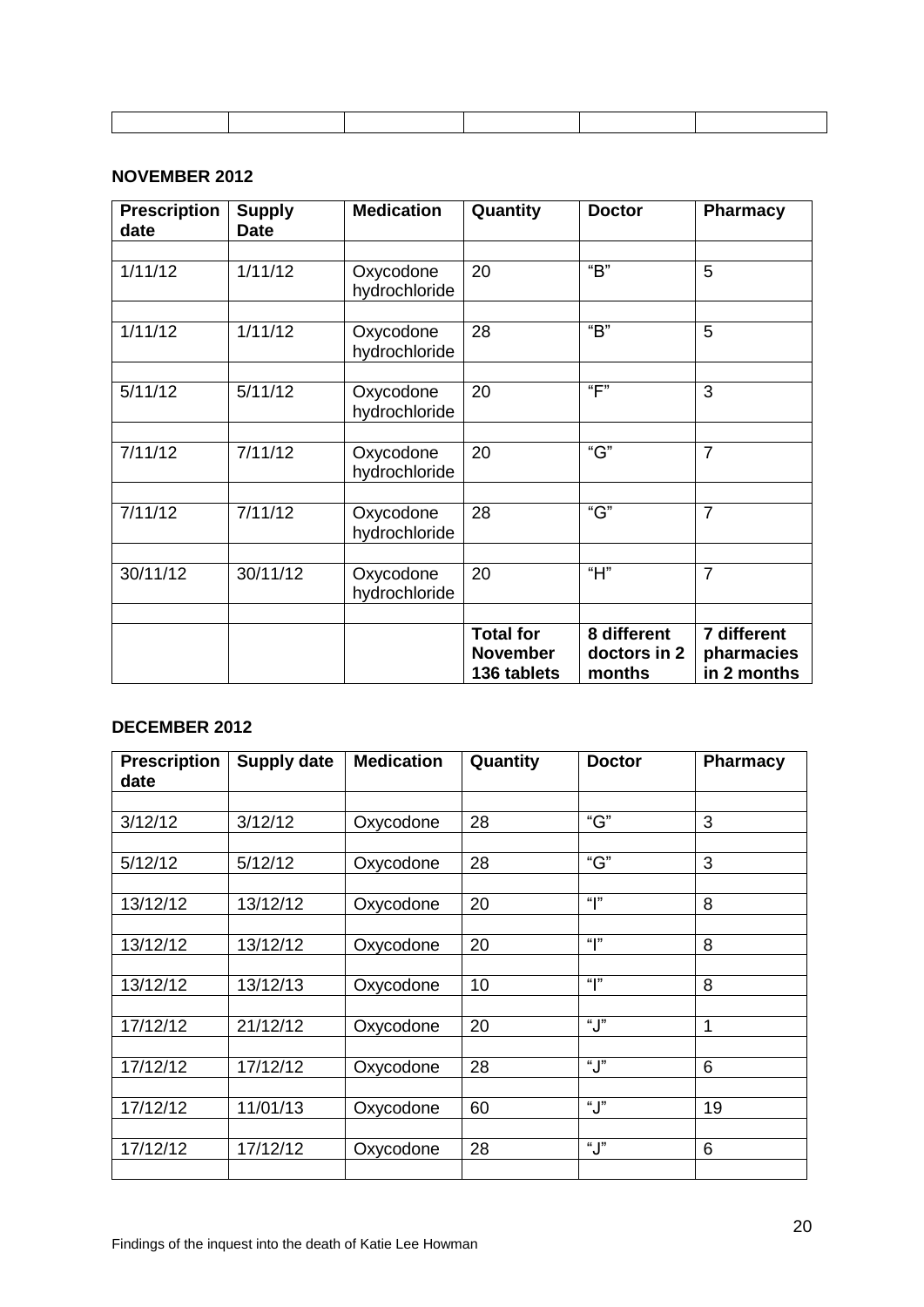|          |          |           | <b>Total for</b><br><b>December</b><br>366 tablets | 11 different<br>doctors in 3<br>months | 9<br>pharmacies<br>in <sub>3</sub><br>months |
|----------|----------|-----------|----------------------------------------------------|----------------------------------------|----------------------------------------------|
|          |          |           |                                                    |                                        |                                              |
| 27/12/12 | 27/12/12 | Oxycodone | 28                                                 | "К"                                    | 6                                            |
|          |          |           |                                                    |                                        |                                              |
| 27/12/12 | 27/12/12 | Oxycodone | 20                                                 | "К"                                    | 6                                            |
|          |          |           |                                                    |                                        |                                              |
| 24/12/12 | 24/12/12 | Oxycodone | 28                                                 | "В"                                    | 3                                            |
|          |          |           |                                                    |                                        |                                              |
| 24/12/12 | 24/12/12 | Oxycodone | 20                                                 | "В"                                    | 3                                            |
|          |          |           |                                                    |                                        |                                              |
| 20/12/12 | 20/12/12 | Oxycodone | 28                                                 | "В"                                    | 3                                            |

# **FEBRUARY 2013 – NB no doctor or pharmacy visits during January 2013**

| <b>Prescription</b><br>date | <b>Supply date</b> | <b>Medication</b> | Quantity                                                  | <b>Doctor</b>                          | <b>Pharmacy</b>                           |
|-----------------------------|--------------------|-------------------|-----------------------------------------------------------|----------------------------------------|-------------------------------------------|
|                             |                    |                   |                                                           |                                        |                                           |
| 7/2/13                      | 7/2/13             | Oxycodone         | 20                                                        | "L"                                    | 3                                         |
|                             |                    |                   |                                                           |                                        |                                           |
| 12/2/13                     | 12/2/13            | Oxycodone         | 20                                                        | "1"                                    | 3                                         |
|                             |                    |                   |                                                           |                                        |                                           |
| 20/2/13                     | 20/2/13            | Oxycodone         | 20                                                        | "Н"                                    | 3                                         |
|                             |                    |                   |                                                           |                                        |                                           |
| 22/2/13                     | 22/2/13            | Oxycodone         | 28                                                        | "A"                                    | 10                                        |
|                             |                    |                   |                                                           |                                        |                                           |
|                             |                    |                   | <b>Total for</b><br><b>February</b><br>2013<br>88 tablets | 12 different<br>doctors in 5<br>months | 10 different<br>pharmacies<br>in 5 months |

#### **MARCH 2013**

| <b>Prescription</b><br>date | <b>Supply date</b> | <b>Medication</b> | Quantity       | <b>Doctor</b> | Pharmacy |
|-----------------------------|--------------------|-------------------|----------------|---------------|----------|
|                             |                    |                   |                |               |          |
| 4/3/13                      | 4/3/13             | Oxycodone         | 20             | <b>"</b>      | 8        |
|                             |                    |                   |                |               |          |
| 7/3/13                      | 7/3/13             | Oxycodone         | 28             | "L"           | 3        |
|                             |                    |                   |                |               |          |
| 11/3/13                     | 11/3/13            | Oxycodone         | 14             | "L"           | 3        |
|                             |                    |                   |                |               |          |
| 19/3/13                     | 19/3/13            | Oxycodone         | 14             | "L"           | 3        |
|                             |                    |                   |                |               |          |
| 25/3/13                     | 25/3/13            | Oxycodone         | $\overline{7}$ | "L"           | 3        |
|                             |                    |                   |                |               |          |
| 25/3/13                     | 25/3/13            | Oxycodone         | 14             | "L"           | 3        |
|                             |                    |                   |                |               |          |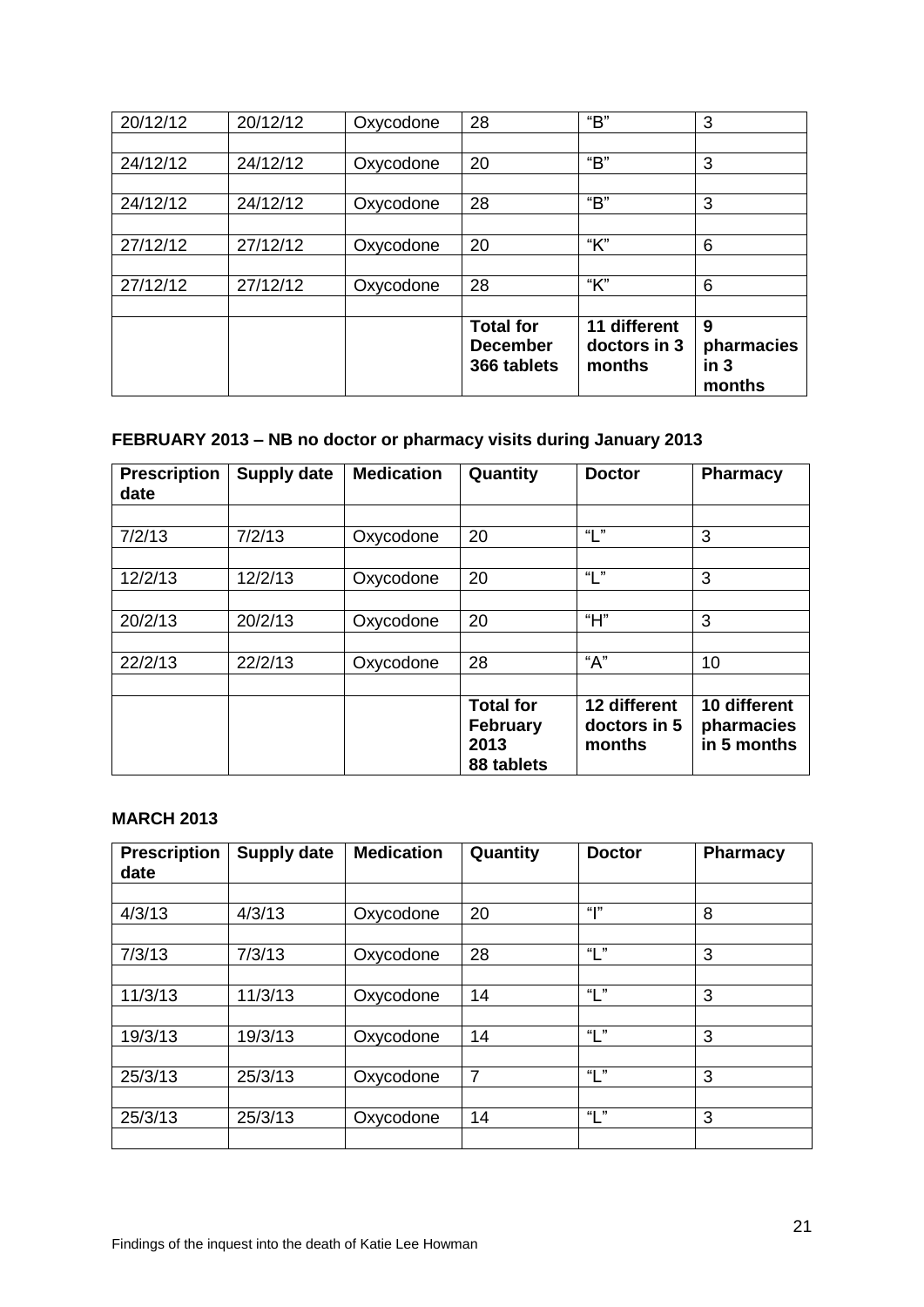|  | <b>Total for</b>  | 12 different                   | 10 different |
|--|-------------------|--------------------------------|--------------|
|  | <b>March 2013</b> | doctors in $6 \mid$ pharmacies |              |
|  | 97                | months                         | in 6 months  |

#### **APRIL 2013**

| <b>Prescription</b><br>date | <b>Supply date</b> | <b>Medication</b> | Quantity                                    | <b>Doctor</b>                          | <b>Pharmacy</b>                           |
|-----------------------------|--------------------|-------------------|---------------------------------------------|----------------------------------------|-------------------------------------------|
|                             |                    |                   |                                             |                                        |                                           |
| 2/4/13                      | 2/4/13             | Oxycodone         | 14                                          | "L"                                    | 3                                         |
|                             |                    |                   |                                             |                                        |                                           |
| 12/4/13                     | 12/4/13            | Oxycodone         | 14                                          | $\mathbf{u}$ , $\mathbf{v}$            | 3                                         |
|                             |                    |                   |                                             |                                        |                                           |
| 17/4/13                     | 17/4/13            | Oxycodone         | 28                                          | " $M"$                                 | 3                                         |
|                             |                    |                   |                                             |                                        |                                           |
|                             |                    |                   | <b>Total for</b><br><b>April 2013</b><br>56 | 13 different<br>doctors in 7<br>months | 10 different<br>pharmacies<br>in 7 months |

#### **MAY 2013**

| <b>Prescription</b><br>date | Supply date | <b>Medication</b> | Quantity                            | <b>Doctor</b>                          | <b>Pharmacy</b>                           |
|-----------------------------|-------------|-------------------|-------------------------------------|----------------------------------------|-------------------------------------------|
|                             |             |                   |                                     |                                        |                                           |
|                             |             |                   |                                     |                                        |                                           |
|                             |             |                   |                                     |                                        |                                           |
| 1/5/13                      | 1/5/13      | Oxycodone         | 10                                  | " $M$ "                                | 3                                         |
|                             |             |                   |                                     |                                        |                                           |
| 8/5/13                      | 8/5/13      | Oxycodone         | 20                                  | " $N$ "                                | 10                                        |
|                             |             |                   |                                     |                                        |                                           |
| 8/5/13                      | 8/5/13      | Oxycodone         | 28                                  | " $N$ "                                | 10                                        |
|                             |             |                   |                                     |                                        |                                           |
| 16/5/13                     | 16/5/13     | Oxycodone         | 20                                  | " $C$ "                                | 3                                         |
|                             |             |                   |                                     |                                        |                                           |
| 16/5/13                     | 16/5/13     | Oxycodone         | 28                                  | "C"                                    | 3                                         |
|                             |             |                   |                                     |                                        |                                           |
| 21/5/13                     | 21/5/13     | Oxycodone         | 20                                  | $C$ "                                  | 12                                        |
|                             |             |                   |                                     |                                        |                                           |
| 21/5/13                     | 21/5/13     | Oxycodone         | 28                                  | $C$ "                                  | 12                                        |
|                             |             |                   |                                     |                                        |                                           |
|                             |             |                   | <b>Total for</b><br>May 2013<br>154 | 14 different<br>doctors in 8<br>months | 12 different<br>pharmacies<br>in 8 months |

#### **JUNE 2013**

| <b>Prescription</b><br>date | <b>Supply date</b> | <b>Medication</b> | Quantity | <b>Doctor</b> | Pharmacy |
|-----------------------------|--------------------|-------------------|----------|---------------|----------|
|                             |                    |                   |          |               |          |
| 5/6/13                      | 5/6/13             | Oxycodone         | 28       | "口"           |          |
|                             |                    |                   |          |               |          |
| 14/6/13                     | 14/6/13            | Oxycodone         | 20       | "G"           |          |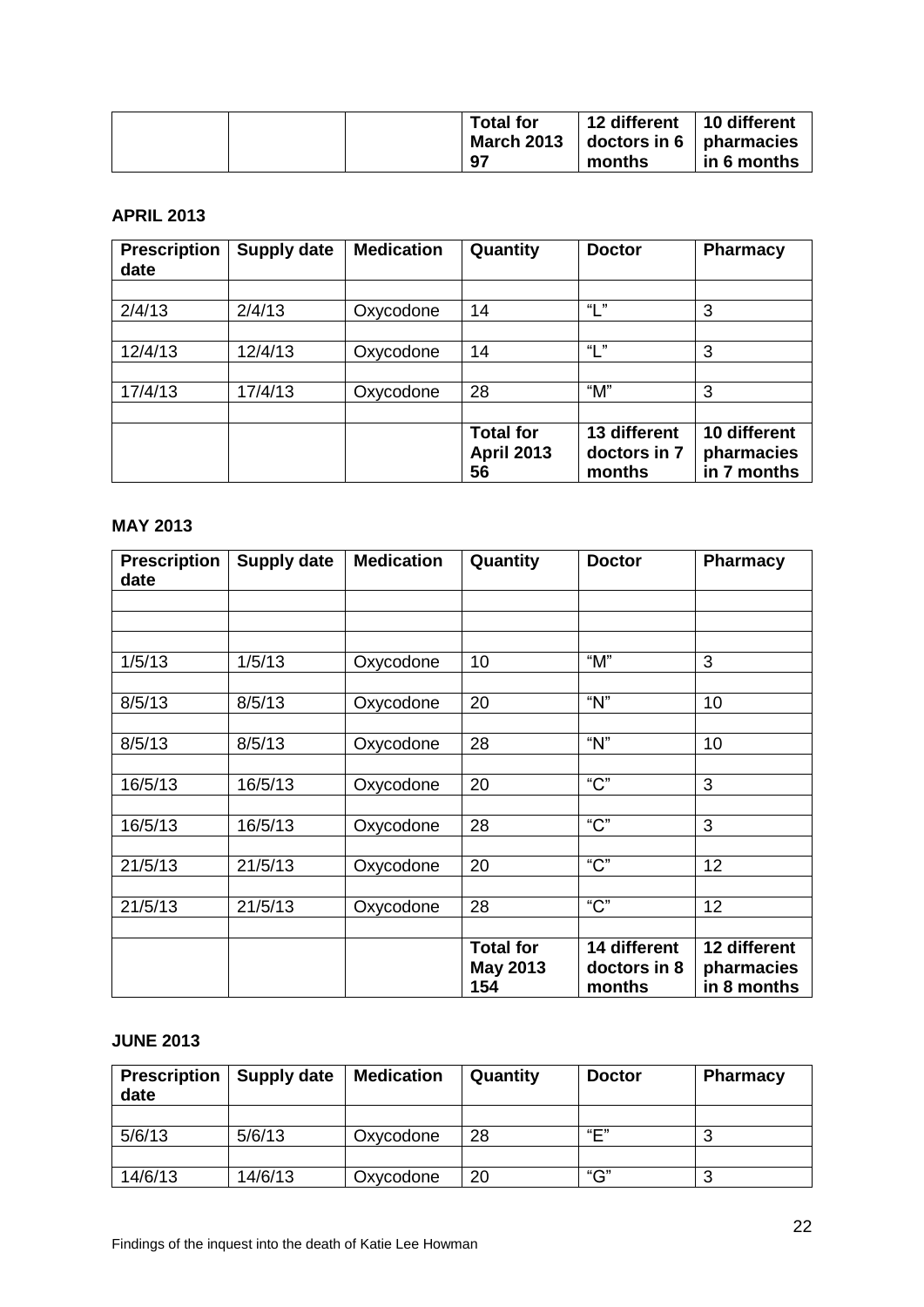| 18/6/13 | 18/6/13 | Oxycodone | 20                                                  | " $O$ "                                | 9                                         |
|---------|---------|-----------|-----------------------------------------------------|----------------------------------------|-------------------------------------------|
|         |         |           |                                                     |                                        |                                           |
| 18/6/13 | 18/6/13 | Oxycodone | 28                                                  | " $O$ "                                | 9                                         |
|         |         |           |                                                     |                                        |                                           |
| 20/6/13 | 20/6/13 | Oxycodone | 28                                                  | $C$ "                                  | 3                                         |
|         |         |           |                                                     |                                        |                                           |
| 26/6/13 | 26/6/13 | Oxycodone | 28                                                  | "G"                                    | 7                                         |
|         |         |           |                                                     |                                        |                                           |
|         |         |           | <b>Total for</b><br><b>June 2013</b><br>152 tablets | 15 different<br>doctors in 9<br>months | 12 different<br>pharmacies<br>in 9 months |

#### **JULY 2013**

| <b>Prescription</b><br>date | <b>Supply date</b> | <b>Medication</b> | Quantity                                    | <b>Doctor</b>                          | <b>Pharmacy</b>                           |
|-----------------------------|--------------------|-------------------|---------------------------------------------|----------------------------------------|-------------------------------------------|
|                             |                    |                   |                                             |                                        |                                           |
| 2/7/13                      | 2/7/13             | Oxycodone         | 28                                          | " $O$ "                                | 9                                         |
|                             |                    |                   |                                             |                                        |                                           |
| 15/7/13                     | 15/7/13            | Oxycodone         | 28                                          | $C$ "                                  | 3                                         |
|                             |                    |                   |                                             |                                        |                                           |
| 18/7/13                     | 18/7/13            | Oxycodone         | 28                                          | $C$ "                                  | 12                                        |
|                             |                    |                   |                                             |                                        |                                           |
| 24/7/13                     | 24/7/13            | Oxycodone         | 28                                          | "P"                                    | 13                                        |
|                             |                    |                   |                                             |                                        |                                           |
|                             |                    |                   | <b>Total for</b><br><b>July 2013</b><br>112 | 16 different<br>doctors in 9<br>months | 13 different<br>pharmacies<br>in 9 months |

#### **AUGUST 2013**

| <b>Prescription</b><br>date | <b>Supply date</b> | <b>Medication</b> | Quantity                                        | <b>Doctor</b>                          | <b>Pharmacy</b>                           |
|-----------------------------|--------------------|-------------------|-------------------------------------------------|----------------------------------------|-------------------------------------------|
|                             |                    |                   |                                                 |                                        |                                           |
| 2/8/13                      | 2/8/13             | Oxycodone         | 20                                              | "P"                                    | 13                                        |
|                             |                    |                   |                                                 |                                        |                                           |
| 15/8/13                     | 15/8/13            | Oxycodone         | 28                                              | "P"                                    | 12                                        |
|                             |                    |                   |                                                 |                                        |                                           |
| 19/8/13                     | 19/8/13            | Oxycodone         | 28                                              | " $Q$ "                                | 13                                        |
|                             |                    |                   |                                                 |                                        |                                           |
|                             |                    |                   |                                                 |                                        |                                           |
|                             |                    |                   |                                                 |                                        |                                           |
|                             |                    |                   | <b>Total for</b><br><b>August</b><br>2013<br>76 | 17 different<br>doctors in 9<br>months | 13 different<br>pharmacies<br>in 9 months |